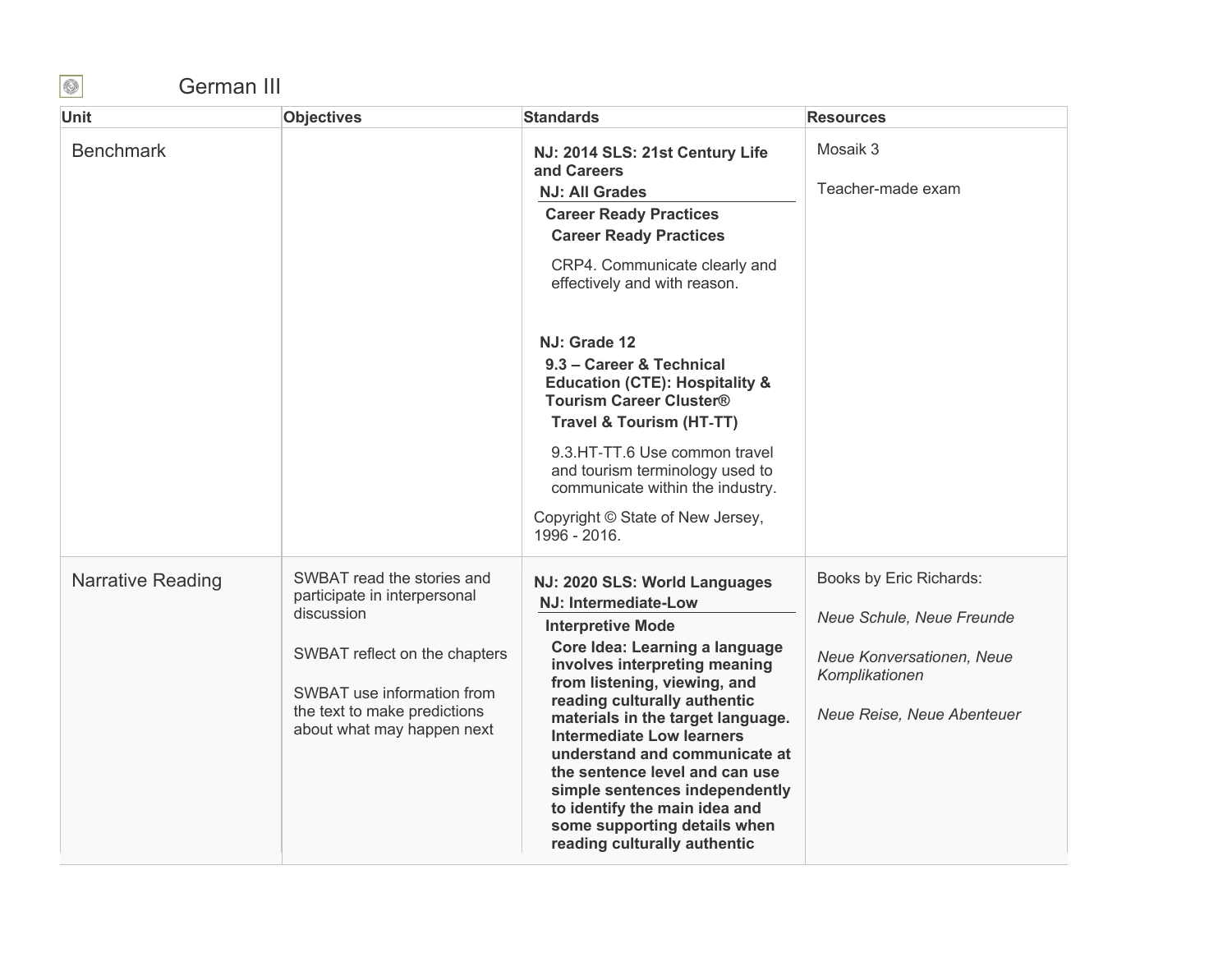**materials. They can understand details of conversations and media dealing with everyday life as well as infer the meaning of some unfamiliar words when the gist and some supporting used in familiar contexts.** 

 fictional texts (e.g., articles, blogs, TV programs, radio, video clips, podcasts) from other subject areas and products from the target 7.1.IL.IPRET.1: Restate and describe the main idea and some details from informational and culture(s).

 7.1.IL.IPRET.4: Infer the meaning ideas in some new contexts. of some unfamiliar words and

## **Interpersonal Mode**

 **Core Idea: Interpersonal communication between and understand and communicate at when asking and answering related to everyday life. They handle simple, uncomplicated communicative tasks that occur express personal ideas and among people is the exchange of information and the negotiation of meaning. Speakers and writers gain confidence and competence as they progress along the proficiency continuum. Intermediate Low learners the sentence level and can use simple sentences independently formulaic and original questions in everyday life situations. Intermediate Low learners**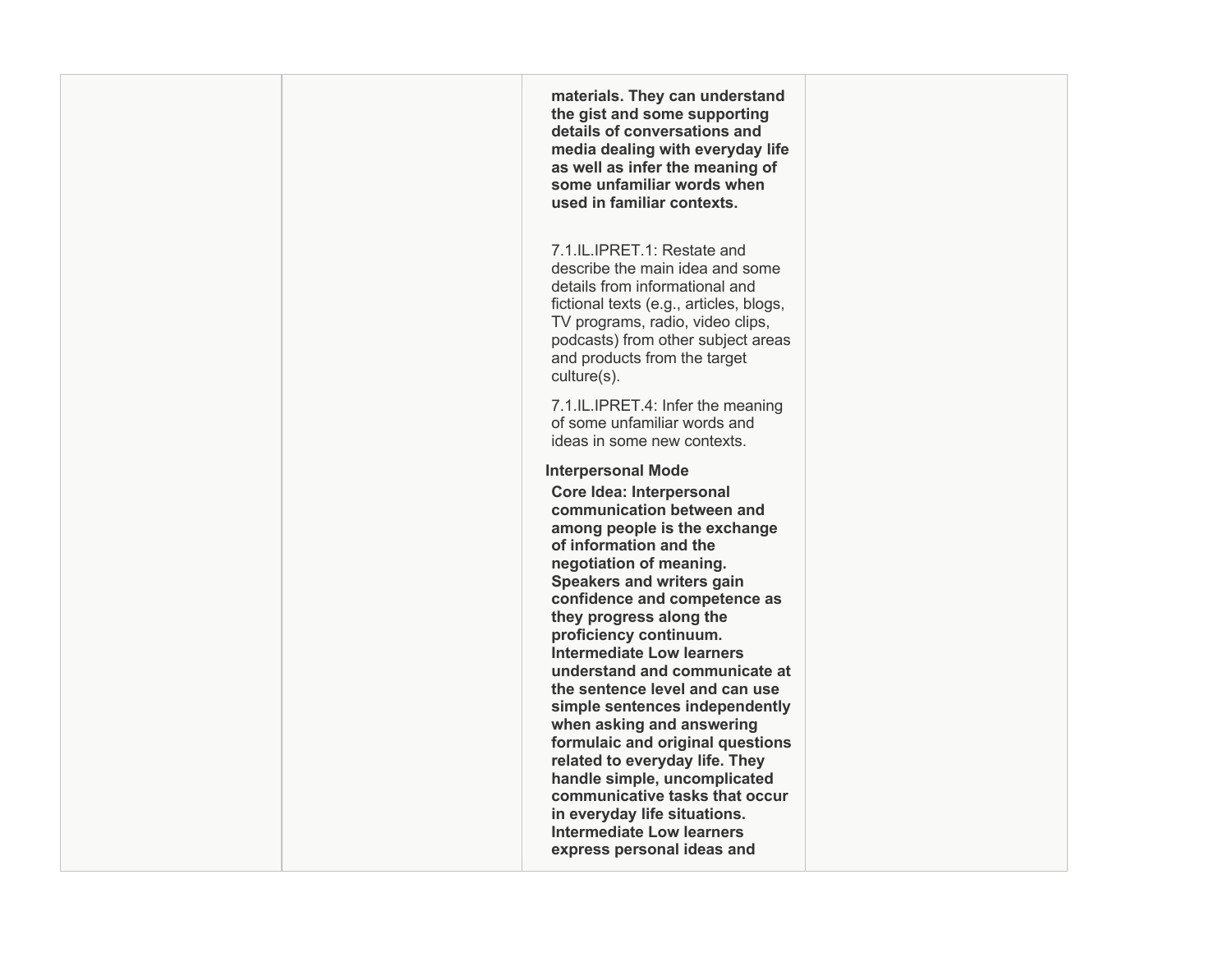**recombining what they know Their speech is often hesitant while they search for themselves best when talking about personally relevant and home, school, and friends.**  with appropriate comments and conversations about personal  **Core Idea: Presentational concepts, and ideas to an on a variety of topics. understand and communicate at and suggestions. They can create with the target language information by combining and into short, discrete sentences. vocabulary. They express familiar topics, such as family,**  7.1.IL.IPERS.2: Ask and respond questions to factual and personal questions on familiar topics relating to daily life. 7.1.IL.IPERS.5: Engage in short experiences or events and/or topics studied in other content areas. **Presentational Mode communication involves presenting information, audience of listeners or readers Speakers and writers gain confidence and competence as they progress along the proficiency continuum Intermediate Low learners the sentence level and can use simple sentences independently to express needs, preferences, opinions and suggestions and state reasons for those opinions**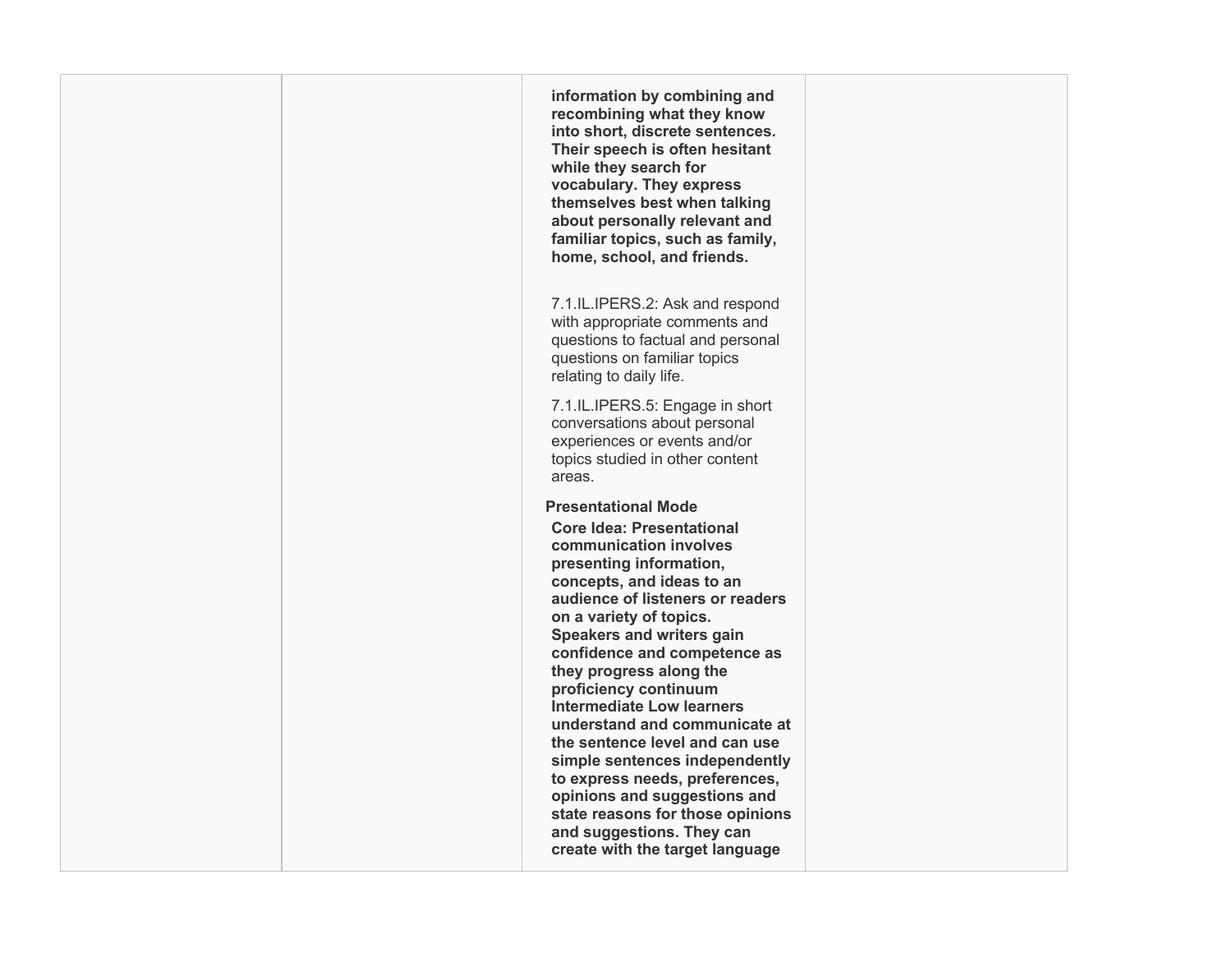|                                |                                                                                                                                                   | by combining and recombining<br>learned language, which allows<br>them to express personal ideas.<br>7.1.IL.PRSNT.3: Use language<br>creatively to respond in writing to a<br>variety of oral or visual prompts.<br>Copyright © State of New Jersey,<br>1996 - 2020.                                                                                                                                                                                                                                                                                                                                                                                                                                                                                                                                                                                                             |                                                                                                                                                                    |
|--------------------------------|---------------------------------------------------------------------------------------------------------------------------------------------------|----------------------------------------------------------------------------------------------------------------------------------------------------------------------------------------------------------------------------------------------------------------------------------------------------------------------------------------------------------------------------------------------------------------------------------------------------------------------------------------------------------------------------------------------------------------------------------------------------------------------------------------------------------------------------------------------------------------------------------------------------------------------------------------------------------------------------------------------------------------------------------|--------------------------------------------------------------------------------------------------------------------------------------------------------------------|
| Wiederholung/Überblick         | <b>SWBAT integrate German II</b><br>concepts into current learning                                                                                |                                                                                                                                                                                                                                                                                                                                                                                                                                                                                                                                                                                                                                                                                                                                                                                                                                                                                  | Mosaik 2/3                                                                                                                                                         |
| Unit 1 - die<br>Alltagsroutine | SWBAT explain what they do<br>to themselves<br>SWBAT explain their morning<br>routines<br>SWBAT ID cultural items from<br>Kur (German health spa) | NJ: 2020 SLS: World Languages<br>NJ: Intermediate-Low<br><b>Interpretive Mode</b><br>Core Idea: Learning a language<br>involves interpreting meaning<br>from listening, viewing, and<br>reading culturally authentic<br>materials in the target language.<br>Intermediate Low learners<br>understand and communicate at<br>the sentence level and can use<br>simple sentences independently<br>to identify the main idea and<br>some supporting details when<br>reading culturally authentic<br>materials. They can understand<br>the gist and some supporting<br>details of conversations and<br>media dealing with everyday life<br>as well as infer the meaning of<br>some unfamiliar words when<br>used in familiar contexts.<br>7.1.IL.IPRET.1: Restate and<br>describe the main idea and some<br>details from informational and<br>fictional texts (e.g., articles, blogs, | Mosaik 3<br>Kur article<br>Teacher-created materials and<br>worksheets<br>Other resources will be used<br>during this course when and<br>where deemed appropriate. |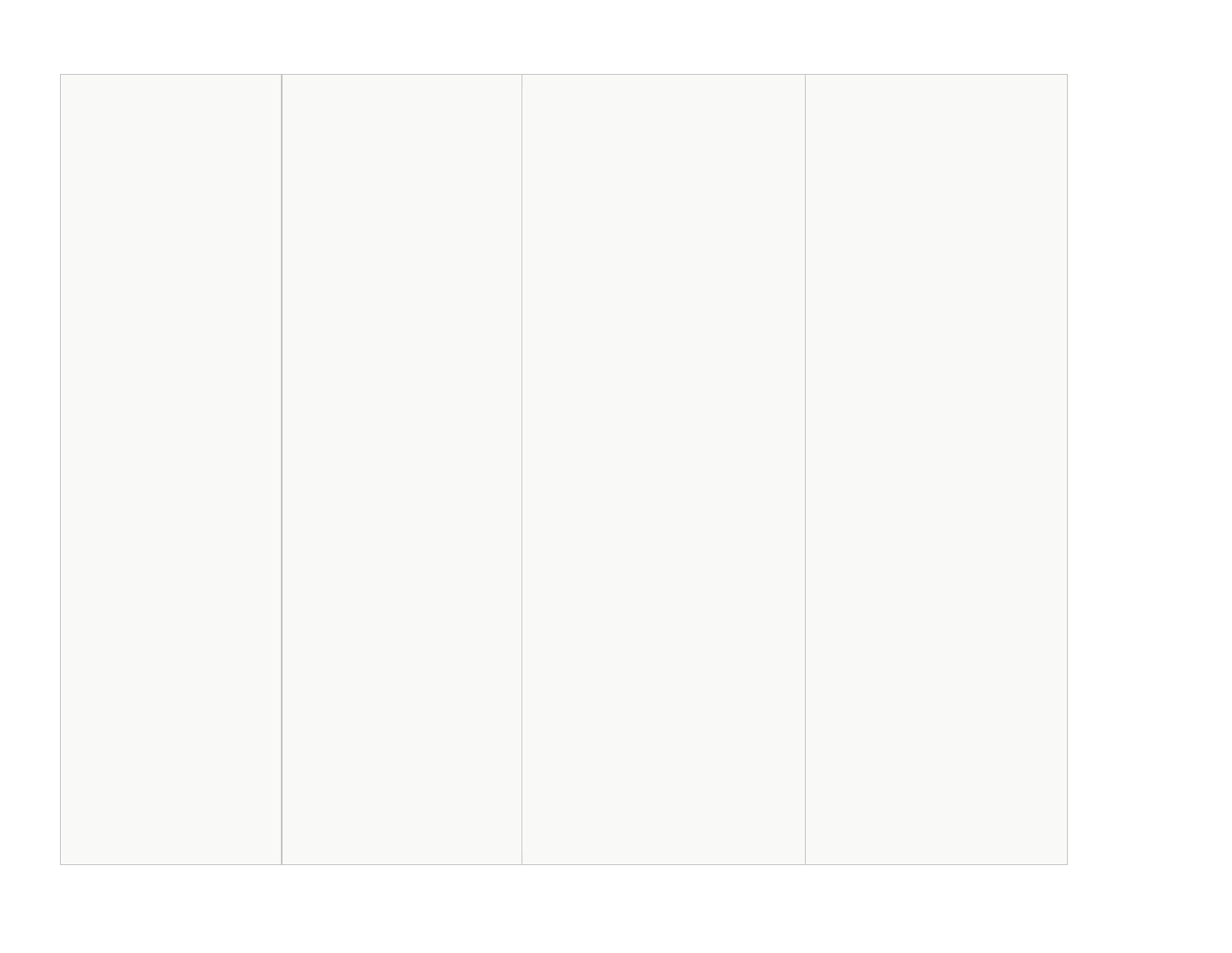| while they search for<br>vocabulary. They express<br>themselves best when talking<br>about personally relevant and<br>familiar topics, such as family,<br>home, school, and friends.                             |  |
|------------------------------------------------------------------------------------------------------------------------------------------------------------------------------------------------------------------|--|
| 7.1.IL.IPERS.1: Request and<br>provide information in<br>conversations and in writing by<br>creating simple sentences by<br>combining and recombining<br>learned language in order to<br>express original ideas. |  |
| 7.1.IL.IPERS.2: Ask and respond<br>with appropriate comments and<br>questions to factual and personal<br>questions on familiar topics<br>relating to daily life.                                                 |  |
| 7.1.IL.IPERS.3: Give and follow a<br>series of oral and written<br>directions, commands, and<br>requests for participating in<br>classroom, cultural, and pastime<br>activities.                                 |  |
| 7.1.IL.IPERS.4: Use appropriate<br>gestures, intonation, and common<br>idiomatic expressions of the target<br>culture(s)/language in familiar<br>situations.                                                     |  |
| 7.1.IL.IPERS.5: Engage in short<br>conversations about personal<br>experiences or events and/or<br>topics studied in other content<br>areas.                                                                     |  |
| <b>Presentational Mode</b><br><b>Core Idea: Presentational</b><br>communication involves<br>presenting information,                                                                                              |  |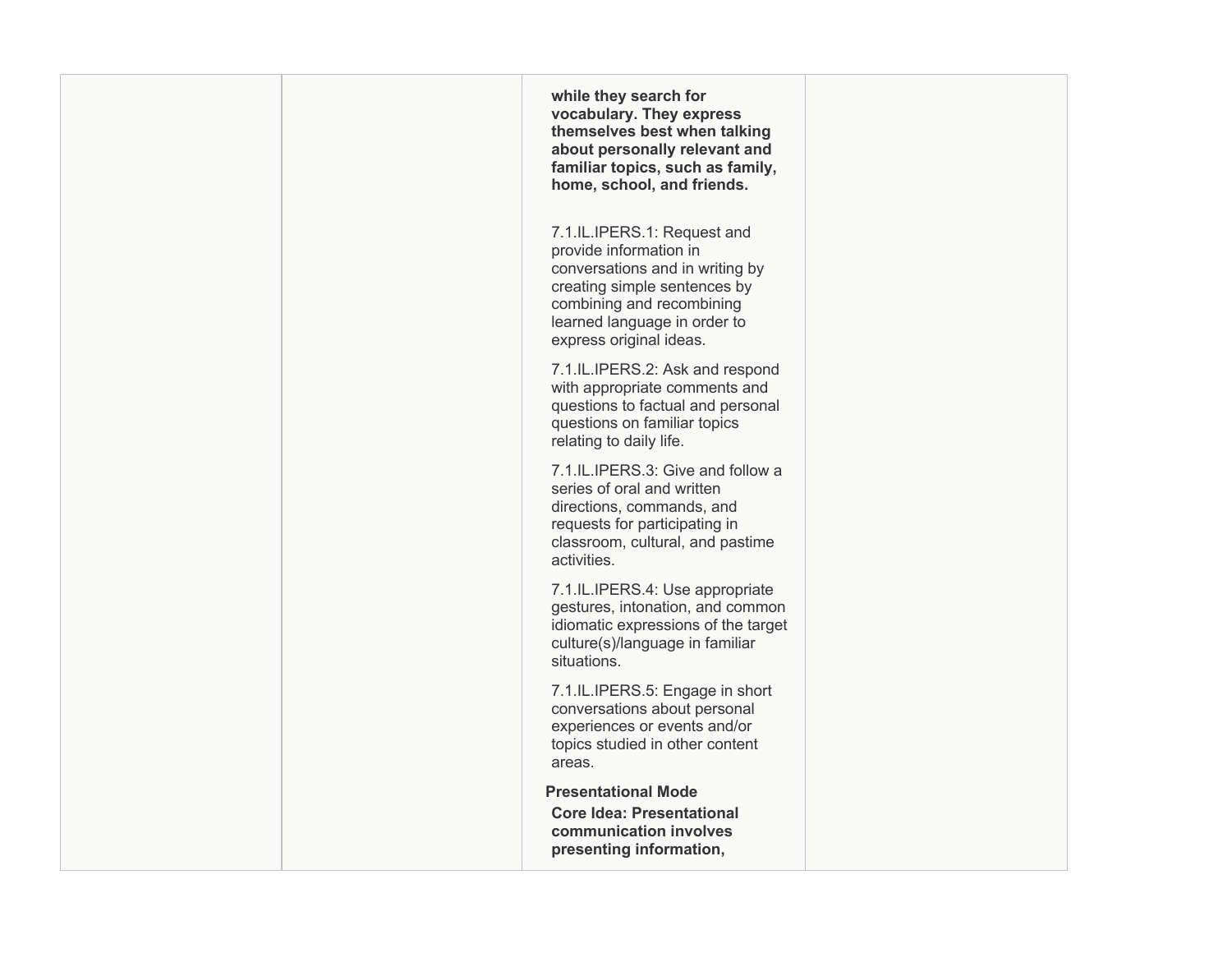| Unit 2 - Beim Arzt | SWBAT state what ails them<br>SWBAT identify some<br>vocabulary for chapter themes<br>SWBAT discuss hypothetical<br>situations | NJ: 2020 SLS: World Languages<br>NJ: Intermediate-Low<br><b>Interpretive Mode</b><br>Core Idea: Learning a language<br>involves interpreting meaning<br>from listening, viewing, and<br>reading culturally authentic<br>materials in the target language.<br>Intermediate Low learners | Mosaik 3<br>Teacher-created materials and<br>worksheets<br>Other resources will be used<br>during this course when and<br>where deemed appropriate. |
|--------------------|--------------------------------------------------------------------------------------------------------------------------------|----------------------------------------------------------------------------------------------------------------------------------------------------------------------------------------------------------------------------------------------------------------------------------------|-----------------------------------------------------------------------------------------------------------------------------------------------------|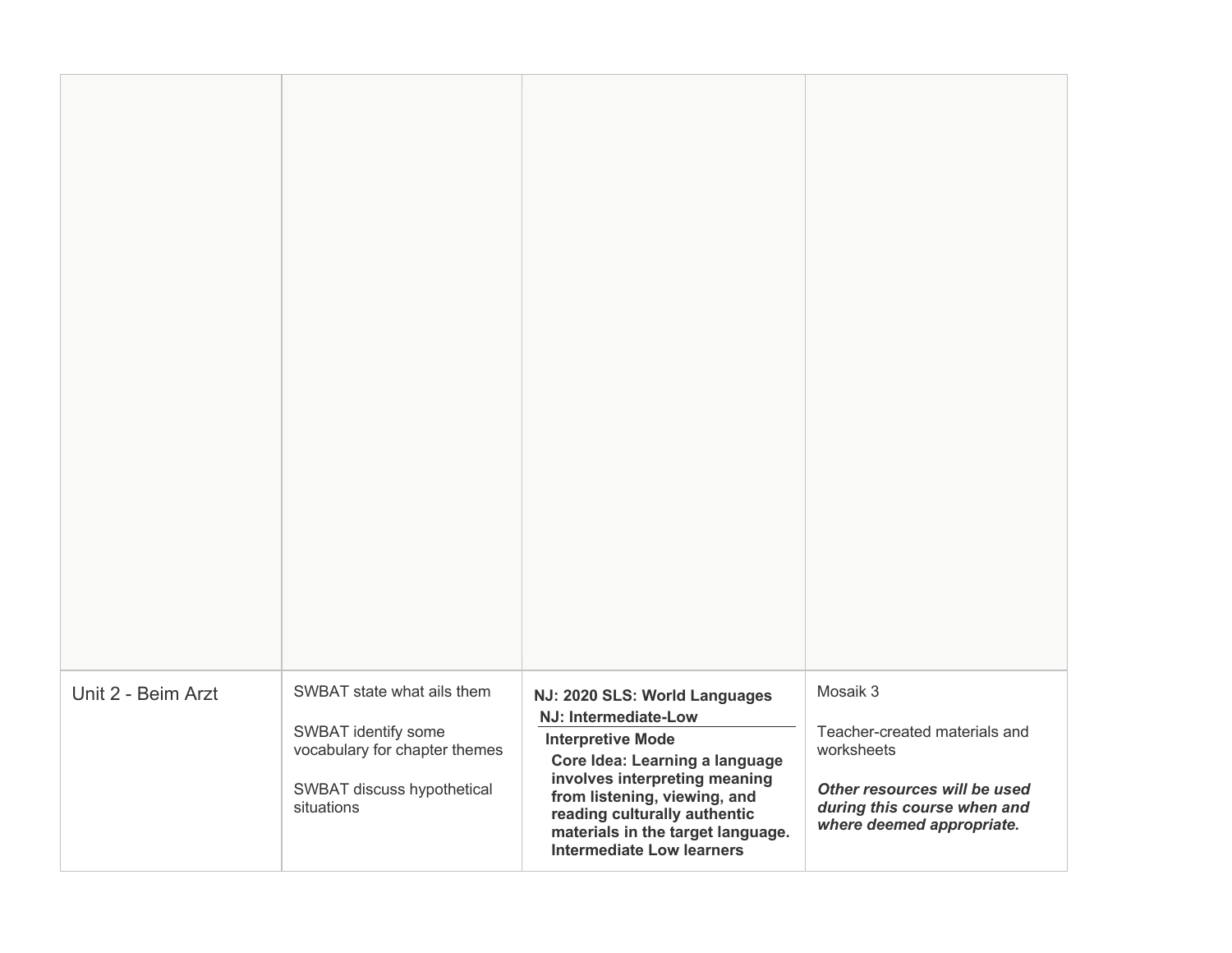| SWBAT identify some cultural<br>and geographical points of<br>interest for Mecklenburg-<br>Vorpommern and Brandenburg<br>SWBAT comprehend the<br>textbook video on a visit to a<br>hospital | understand and communicate at<br>the sentence level and can use<br>simple sentences independently<br>to identify the main idea and<br>some supporting details when<br>reading culturally authentic<br>materials. They can understand<br>the gist and some supporting<br>details of conversations and<br>media dealing with everyday life<br>as well as infer the meaning of<br>some unfamiliar words when<br>used in familiar contexts. |  |
|---------------------------------------------------------------------------------------------------------------------------------------------------------------------------------------------|-----------------------------------------------------------------------------------------------------------------------------------------------------------------------------------------------------------------------------------------------------------------------------------------------------------------------------------------------------------------------------------------------------------------------------------------|--|
|                                                                                                                                                                                             | 7.1.IL.IPRET.1: Restate and<br>describe the main idea and some<br>details from informational and<br>fictional texts (e.g., articles, blogs,<br>TV programs, radio, video clips,<br>podcasts) from other subject areas<br>and products from the target<br>culture(s).                                                                                                                                                                    |  |
|                                                                                                                                                                                             | 7.1.IL.IPRET.2: React to a series<br>of oral and written instructions<br>connected to daily life.                                                                                                                                                                                                                                                                                                                                       |  |
|                                                                                                                                                                                             | 7.1.IL.IPRET.3: Compare and<br>contrast the use of verbal and non-<br>verbal etiquette (i.e., the use of<br>gestures, intonation, and cultural<br>practices) in the target culture(s)<br>and in one's own culture.                                                                                                                                                                                                                      |  |
|                                                                                                                                                                                             | 7.1.IL.IPRET.4: Infer the meaning<br>of some unfamiliar words and<br>ideas in some new contexts.                                                                                                                                                                                                                                                                                                                                        |  |
|                                                                                                                                                                                             | 7.1.IL.IPRET.5: Compare and<br>contrast some unique linguistic<br>elements in English and the target<br>language.                                                                                                                                                                                                                                                                                                                       |  |
|                                                                                                                                                                                             | <b>Interpersonal Mode</b>                                                                                                                                                                                                                                                                                                                                                                                                               |  |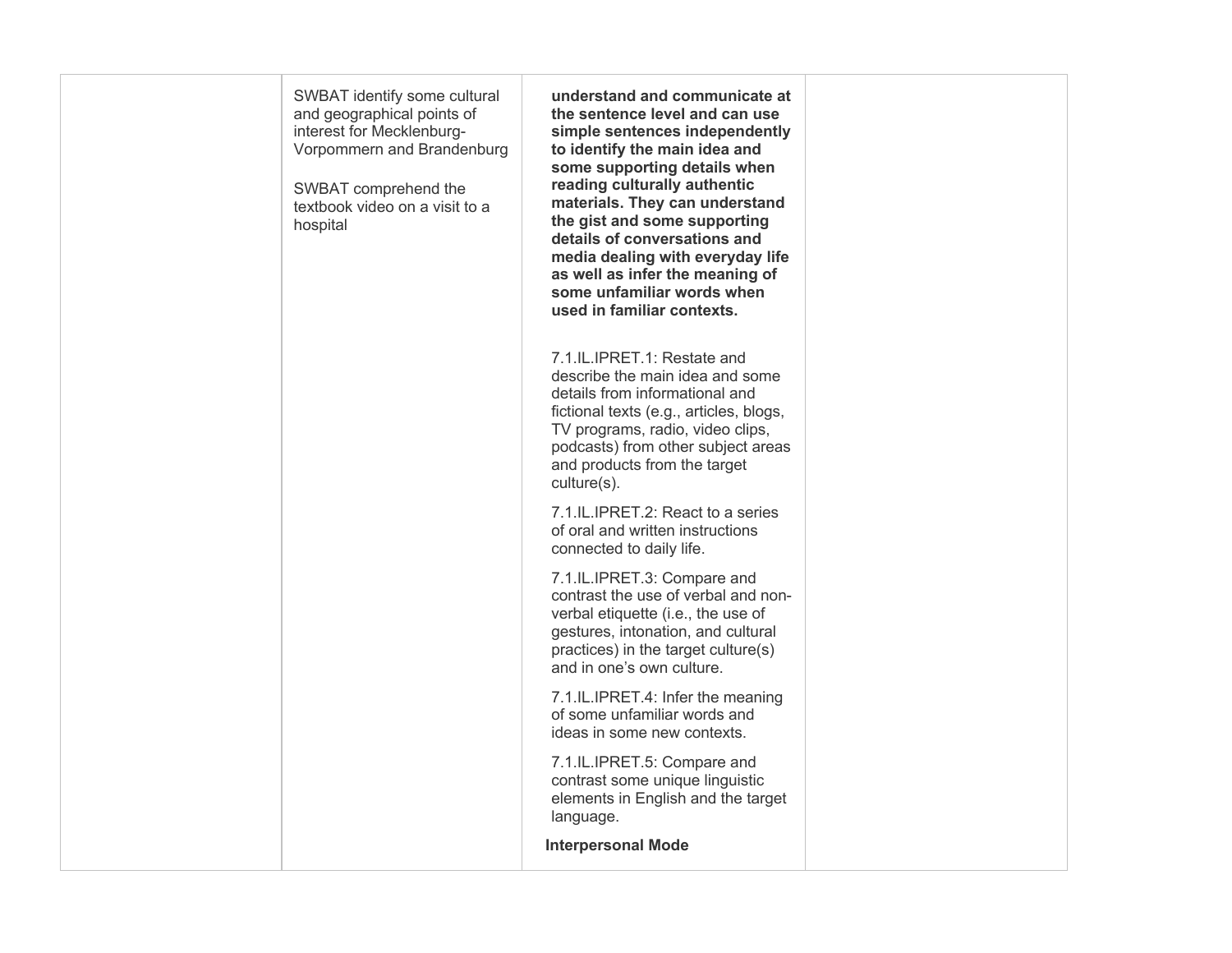**Core Idea: Interpersonal communication between and understand and communicate at when asking and answering related to everyday life. They handle simple, uncomplicated communicative tasks that occur express personal ideas and recombining what they know Their speech is often hesitant while they search for about personally relevant and home, school, and friends.**  7.1.IL.IPERS.1: Request and **among people is the exchange of information and the negotiation of meaning. Speakers and writers gain confidence and competence as they progress along the proficiency continuum. Intermediate Low learners the sentence level and can use simple sentences independently formulaic and original questions in everyday life situations. Intermediate Low learners information by combining and into short, discrete sentences. vocabulary. They express themselves best when talking familiar topics, such as family,**  provide information in conversations and in writing by

 learned language in order to creating simple sentences by combining and recombining express original ideas.

 with appropriate comments and 7.1.IL.IPERS.2: Ask and respond questions to factual and personal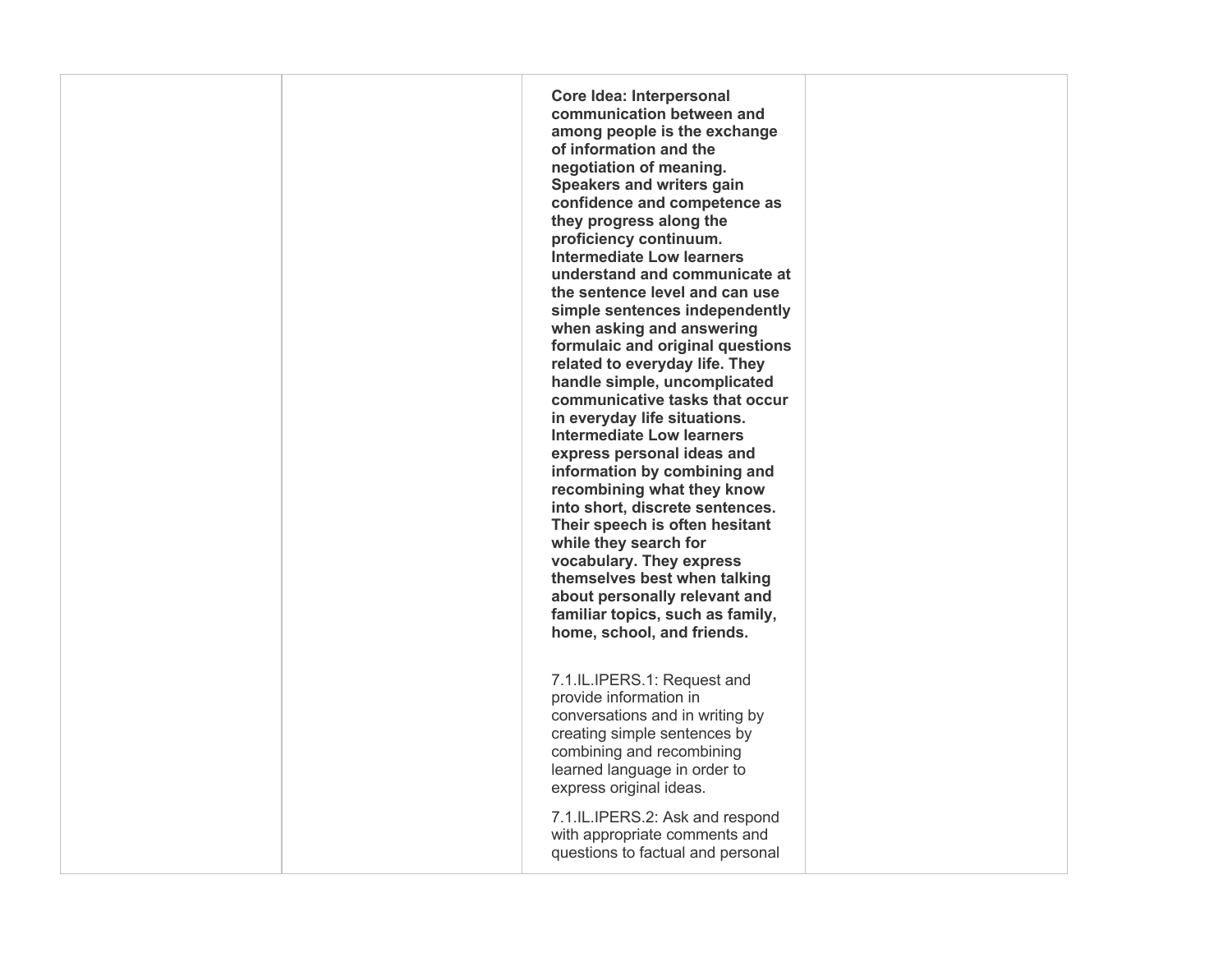|  | questions on familiar topics<br>relating to daily life.<br>7.1.IL.IPERS.4: Use appropriate<br>gestures, intonation, and common<br>idiomatic expressions of the target<br>culture(s)/language in familiar<br>situations.                                                                                                                                                                                                                                                                                                                                                                                                                                                                                                                                     |  |
|--|-------------------------------------------------------------------------------------------------------------------------------------------------------------------------------------------------------------------------------------------------------------------------------------------------------------------------------------------------------------------------------------------------------------------------------------------------------------------------------------------------------------------------------------------------------------------------------------------------------------------------------------------------------------------------------------------------------------------------------------------------------------|--|
|  | 7.1.IL.IPERS.5: Engage in short<br>conversations about personal<br>experiences or events and/or<br>topics studied in other content<br>areas.                                                                                                                                                                                                                                                                                                                                                                                                                                                                                                                                                                                                                |  |
|  | <b>Presentational Mode</b><br><b>Core Idea: Presentational</b><br>communication involves<br>presenting information,<br>concepts, and ideas to an<br>audience of listeners or readers<br>on a variety of topics.<br><b>Speakers and writers gain</b><br>confidence and competence as<br>they progress along the<br>proficiency continuum<br><b>Intermediate Low learners</b><br>understand and communicate at<br>the sentence level and can use<br>simple sentences independently<br>to express needs, preferences,<br>opinions and suggestions and<br>state reasons for those opinions<br>and suggestions. They can<br>create with the target language<br>by combining and recombining<br>learned language, which allows<br>them to express personal ideas. |  |
|  | 7.1.IL.PRSNT.2: Present<br>preferences on everyday topics of<br>interest and explain reasons for                                                                                                                                                                                                                                                                                                                                                                                                                                                                                                                                                                                                                                                            |  |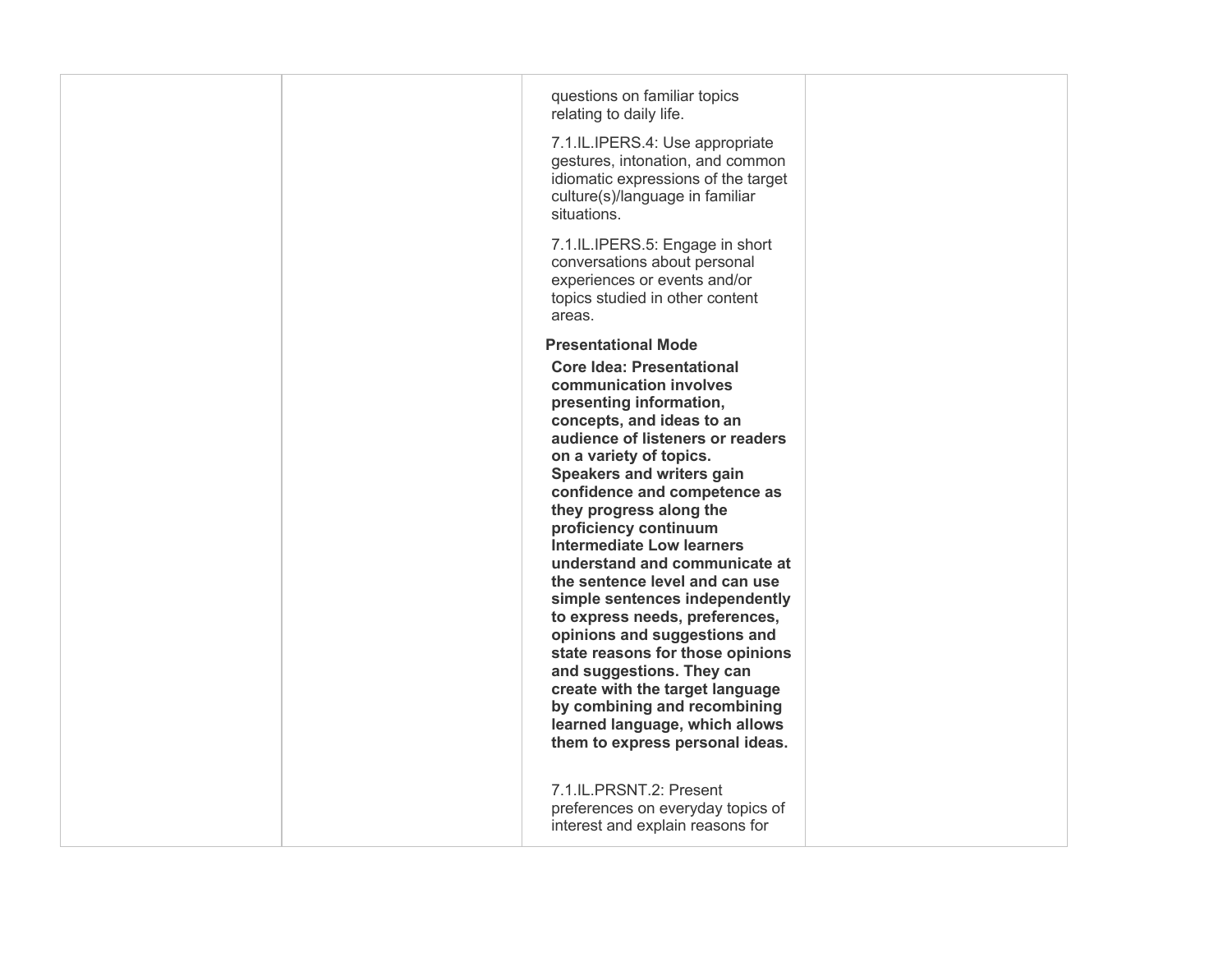|                      |                                                                                                                                                                                                                                                                                                                                                                    | the preferences, using simple<br>sentences.<br>7.1.IL.PRSNT.3: Use language<br>creatively to respond in writing to a<br>variety of oral or visual prompts.<br>7.1.IL.PRSNT.4: Compare and<br>contrast age- and level-appropriate<br>culturally authentic resources<br>orally and in writing.<br>Copyright © State of New Jersey,<br>1996 - 2020.                                                                                                                                                                                                                                                                                                                                                                                                                                                                                                                                               |                                                                                                                                                                                                                |
|----------------------|--------------------------------------------------------------------------------------------------------------------------------------------------------------------------------------------------------------------------------------------------------------------------------------------------------------------------------------------------------------------|------------------------------------------------------------------------------------------------------------------------------------------------------------------------------------------------------------------------------------------------------------------------------------------------------------------------------------------------------------------------------------------------------------------------------------------------------------------------------------------------------------------------------------------------------------------------------------------------------------------------------------------------------------------------------------------------------------------------------------------------------------------------------------------------------------------------------------------------------------------------------------------------|----------------------------------------------------------------------------------------------------------------------------------------------------------------------------------------------------------------|
| Unit 3 - Besorgungen | SWBAT ID some vocabulary<br>for this chapter<br>SWBAT write and speak<br>compound sentences with a<br>dependent and independent<br>clause<br>SWBAT participate in<br>interpersonal exchange using<br>compound sentences<br>SWBAT state their plans for<br>the future and understand<br>when future is used<br>SWBAT read the article on<br><b>Pedestrian Zones</b> | NJ: 2020 SLS: World Languages<br><b>NJ: Intermediate-Low</b><br><b>Interpretive Mode</b><br>Core Idea: Learning a language<br>involves interpreting meaning<br>from listening, viewing, and<br>reading culturally authentic<br>materials in the target language.<br><b>Intermediate Low learners</b><br>understand and communicate at<br>the sentence level and can use<br>simple sentences independently<br>to identify the main idea and<br>some supporting details when<br>reading culturally authentic<br>materials. They can understand<br>the gist and some supporting<br>details of conversations and<br>media dealing with everyday life<br>as well as infer the meaning of<br>some unfamiliar words when<br>used in familiar contexts.<br>7.1.IL.IPRET.1: Restate and<br>describe the main idea and some<br>details from informational and<br>fictional texts (e.g., articles, blogs, | Mosaik 3<br>Teacher-created materials and<br>worksheets<br>Photos for captioning<br>Der letzte Apfel cartoon/comic<br>Other resources will be used<br>during this course when and<br>where deemed appropriate. |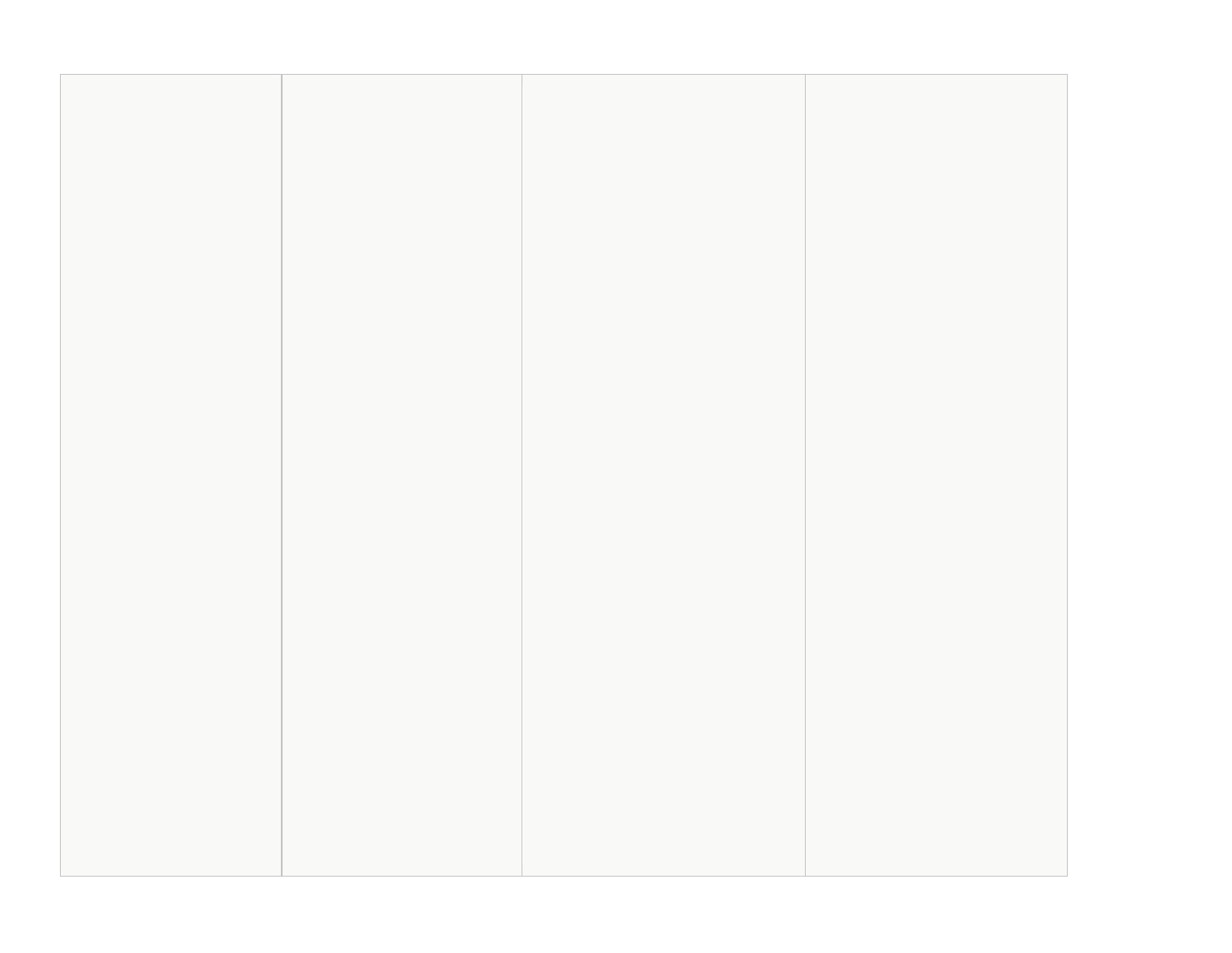| Unit 4 - In der Stadt | SWBAT ID and use vocabulary<br>for this chapter<br>SWBAT provide a set of<br>directions to navigate around a<br>simulated city<br>SWBAT use appropriate<br>idiomatic prepositions with<br>various locations<br>SWBAT read the article on<br>cabarets<br>SWBAT discuss where they<br>are from and ID the (German)<br>names of many countries<br>SWBAT identify some<br>geographic and cultural points | NJ: 2020 SLS: World Languages<br>NJ: Intermediate-Low<br><b>Interpretive Mode</b><br>Core Idea: Learning a language<br>involves interpreting meaning<br>from listening, viewing, and<br>reading culturally authentic<br>materials in the target language.<br><b>Intermediate Low learners</b><br>understand and communicate at<br>the sentence level and can use<br>simple sentences independently<br>to identify the main idea and<br>some supporting details when<br>reading culturally authentic<br>materials. They can understand<br>the gist and some supporting<br>details of conversations and<br>media dealing with everyday life<br>as well as infer the meaning of | Mosaik 3<br>Teacher-created materials and<br>worksheets<br>City maps and road maps<br>Other resources will be used<br>during this course when and<br>where deemed appropriate. |
|-----------------------|------------------------------------------------------------------------------------------------------------------------------------------------------------------------------------------------------------------------------------------------------------------------------------------------------------------------------------------------------------------------------------------------------|------------------------------------------------------------------------------------------------------------------------------------------------------------------------------------------------------------------------------------------------------------------------------------------------------------------------------------------------------------------------------------------------------------------------------------------------------------------------------------------------------------------------------------------------------------------------------------------------------------------------------------------------------------------------------|--------------------------------------------------------------------------------------------------------------------------------------------------------------------------------|
|                       | of interest for Niedersachsen<br>and Nordrhein-Westfalen                                                                                                                                                                                                                                                                                                                                             | some unfamiliar words when<br>used in familiar contexts.<br>7.1.IL.IPRET.1: Restate and<br>describe the main idea and some<br>details from informational and<br>fictional texts (e.g., articles, blogs,<br>TV programs, radio, video clips,<br>podcasts) from other subject areas<br>and products from the target<br>culture(s).<br>7.1.IL.IPRET.2: React to a series<br>of oral and written instructions<br>connected to daily life.<br>7.1.IL.IPRET.4: Infer the meaning<br>of some unfamiliar words and<br>ideas in some new contexts.<br>7.1.IL.IPRET.5: Compare and<br>contrast some unique linguistic                                                                  |                                                                                                                                                                                |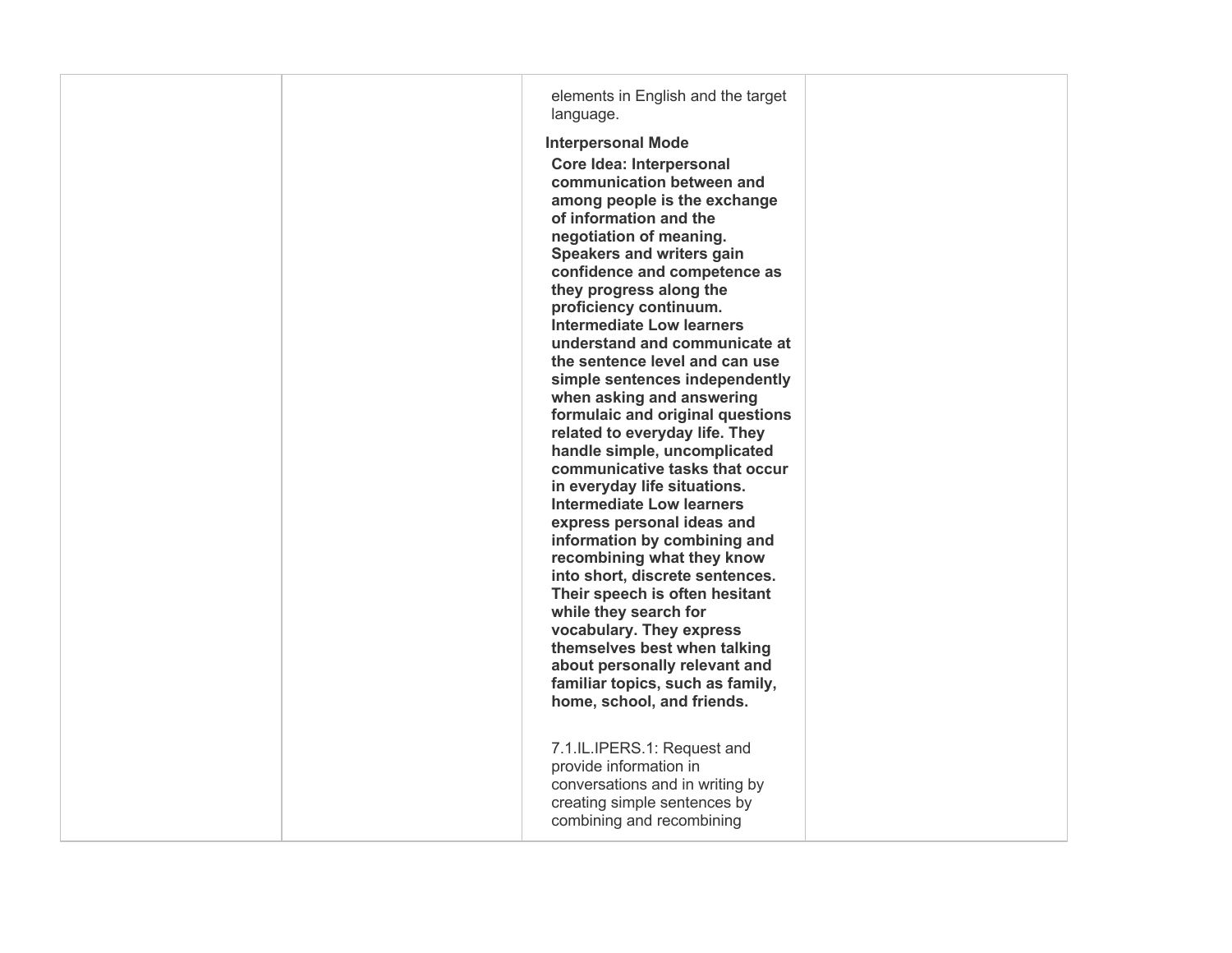|  | learned language in order to<br>express original ideas.<br>7.1.IL.IPERS.2: Ask and respond<br>with appropriate comments and<br>questions to factual and personal<br>questions on familiar topics<br>relating to daily life.                                                                                                                                                                                                                                                                                                                        |  |
|--|----------------------------------------------------------------------------------------------------------------------------------------------------------------------------------------------------------------------------------------------------------------------------------------------------------------------------------------------------------------------------------------------------------------------------------------------------------------------------------------------------------------------------------------------------|--|
|  | 7.1.IL.IPERS.3: Give and follow a<br>series of oral and written<br>directions, commands, and<br>requests for participating in<br>classroom, cultural, and pastime<br>activities.                                                                                                                                                                                                                                                                                                                                                                   |  |
|  | 7.1.IL.IPERS.4: Use appropriate<br>gestures, intonation, and common<br>idiomatic expressions of the target<br>culture(s)/language in familiar<br>situations.                                                                                                                                                                                                                                                                                                                                                                                       |  |
|  | 7.1.IL.IPERS.5: Engage in short<br>conversations about personal<br>experiences or events and/or<br>topics studied in other content<br>areas.                                                                                                                                                                                                                                                                                                                                                                                                       |  |
|  | <b>Presentational Mode</b><br><b>Core Idea: Presentational</b><br>communication involves<br>presenting information,<br>concepts, and ideas to an<br>audience of listeners or readers<br>on a variety of topics.<br><b>Speakers and writers gain</b><br>confidence and competence as<br>they progress along the<br>proficiency continuum<br><b>Intermediate Low learners</b><br>understand and communicate at<br>the sentence level and can use<br>simple sentences independently<br>to express needs, preferences,<br>opinions and suggestions and |  |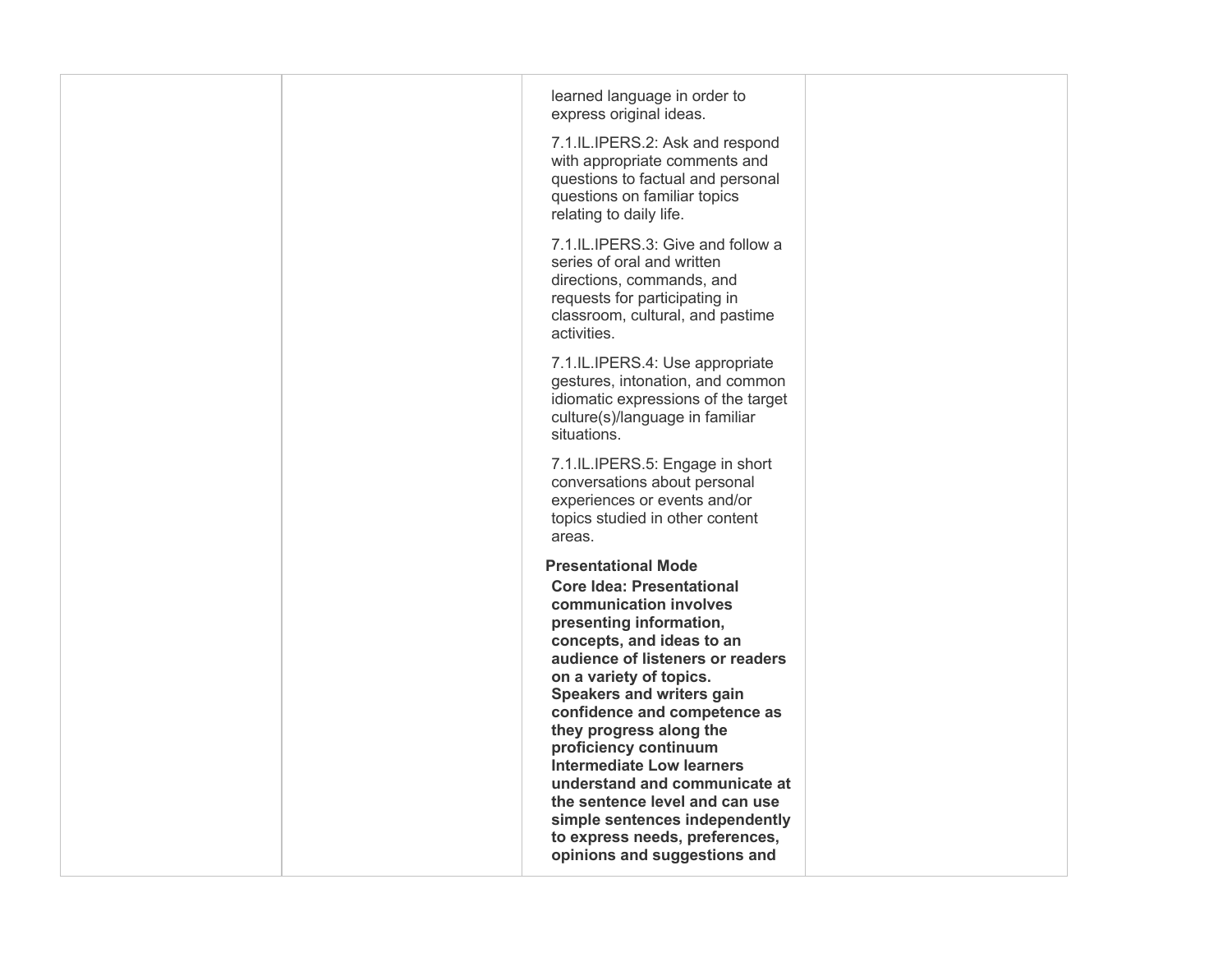|                  |                                                                                                                                                                                                                                                                                                                                    | state reasons for those opinions<br>and suggestions. They can<br>create with the target language<br>by combining and recombining<br>learned language, which allows<br>them to express personal ideas.<br>7.1.IL.PRSNT.2: Present<br>preferences on everyday topics of<br>interest and explain reasons for<br>the preferences, using simple<br>sentences.<br>7.1.IL.PRSNT.3: Use language<br>creatively to respond in writing to a<br>variety of oral or visual prompts.<br>7.1.IL.PRSNT.4: Compare and<br>contrast age- and level-appropriate<br>culturally authentic resources<br>orally and in writing.<br>Copyright © State of New Jersey, |                                                                                                                                                                                |
|------------------|------------------------------------------------------------------------------------------------------------------------------------------------------------------------------------------------------------------------------------------------------------------------------------------------------------------------------------|-----------------------------------------------------------------------------------------------------------------------------------------------------------------------------------------------------------------------------------------------------------------------------------------------------------------------------------------------------------------------------------------------------------------------------------------------------------------------------------------------------------------------------------------------------------------------------------------------------------------------------------------------|--------------------------------------------------------------------------------------------------------------------------------------------------------------------------------|
|                  |                                                                                                                                                                                                                                                                                                                                    | 1996 - 2020.                                                                                                                                                                                                                                                                                                                                                                                                                                                                                                                                                                                                                                  |                                                                                                                                                                                |
| Unit 5 - Im Büro | SWBAT ID and use vocabulary<br>for offices, job searches, and<br>telephones<br>SWBAT write and understand<br>relative pronoun expressions<br>SWBAT use multiple forms of<br>the past tense, and identify<br>which form is appropriate in a<br>situation<br>SWBAT understand and reflect<br>on the short film die Berliner<br>Mauer | NJ: 2020 SLS: World Languages<br><b>NJ: Intermediate-Low</b><br><b>Interpretive Mode</b><br>Core Idea: Learning a language<br>involves interpreting meaning<br>from listening, viewing, and<br>reading culturally authentic<br>materials in the target language.<br>Intermediate Low learners<br>understand and communicate at<br>the sentence level and can use<br>simple sentences independently<br>to identify the main idea and<br>some supporting details when<br>reading culturally authentic<br>materials. They can understand<br>the gist and some supporting                                                                         | Mosaik 3<br>Die Berliner Mauer film<br>Teacher-created materials and<br>worksheets<br>Other resources will be used<br>during this course when and<br>where deemed appropriate. |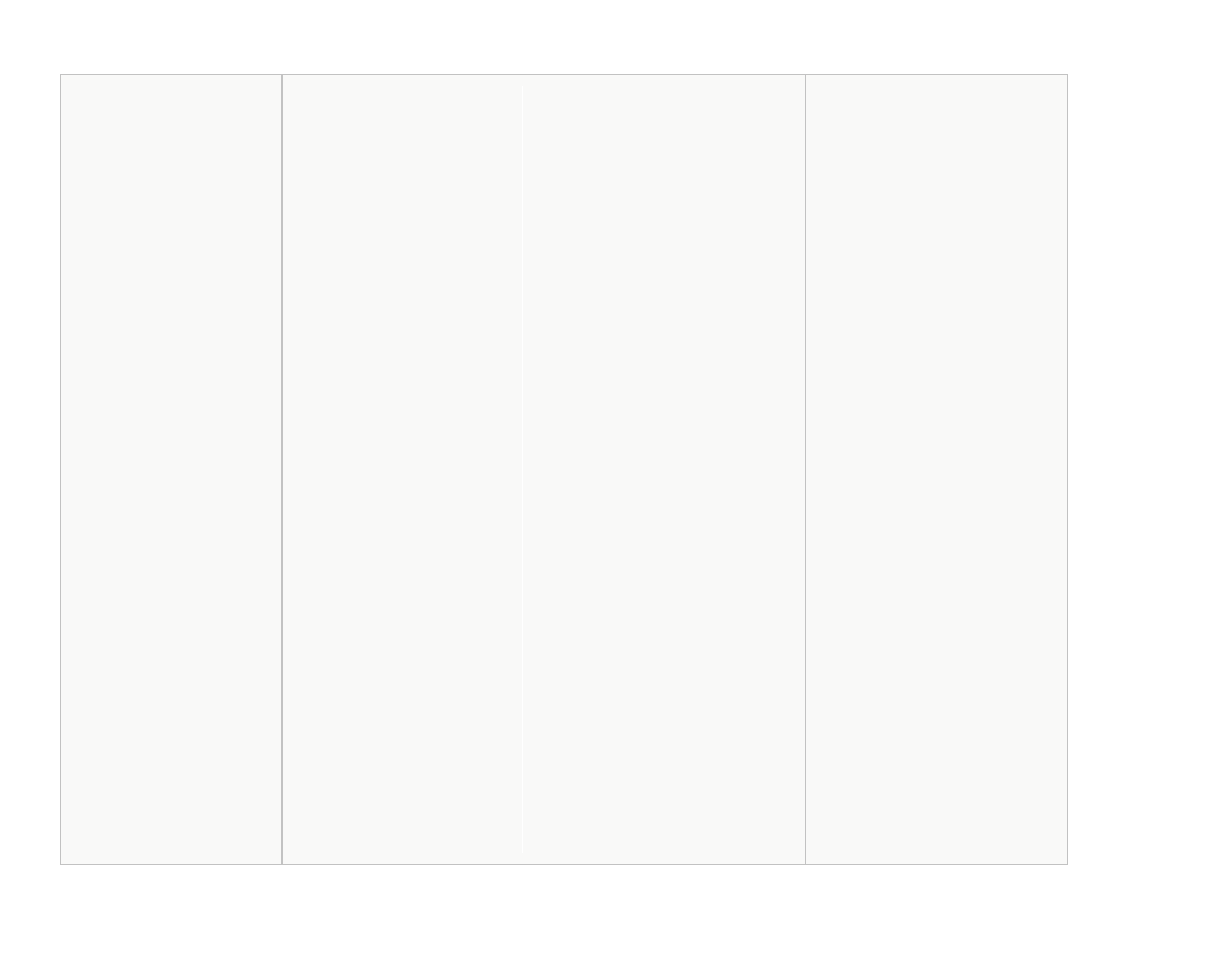| Unit 6 - Berufe | SWBAT ID and use vocabulary<br>for this chapter<br>SWBAT share what<br>professions they may be<br>considering for themselves<br>SWBAT create descriptive<br>phrases with adjective endings<br>SWBAT understand the article<br>on Social Security in Germany<br>SWBAT identify some<br>geographic and cultural points<br>of interests for 3 German<br>states | NJ: 2020 SLS: World Languages<br>NJ: Intermediate-Low<br><b>Interpretive Mode</b><br>Core Idea: Learning a language<br>involves interpreting meaning<br>from listening, viewing, and<br>reading culturally authentic<br>materials in the target language.<br><b>Intermediate Low learners</b><br>understand and communicate at<br>the sentence level and can use<br>simple sentences independently<br>to identify the main idea and<br>some supporting details when<br>reading culturally authentic<br>materials. They can understand<br>the gist and some supporting<br>details of conversations and<br>media dealing with everyday life<br>as well as infer the meaning of | Mosaik 3<br>Teacher-created materials and<br>worksheets<br>Other resources will be used<br>during this course when and<br>where deemed appropriate. |
|-----------------|-------------------------------------------------------------------------------------------------------------------------------------------------------------------------------------------------------------------------------------------------------------------------------------------------------------------------------------------------------------|------------------------------------------------------------------------------------------------------------------------------------------------------------------------------------------------------------------------------------------------------------------------------------------------------------------------------------------------------------------------------------------------------------------------------------------------------------------------------------------------------------------------------------------------------------------------------------------------------------------------------------------------------------------------------|-----------------------------------------------------------------------------------------------------------------------------------------------------|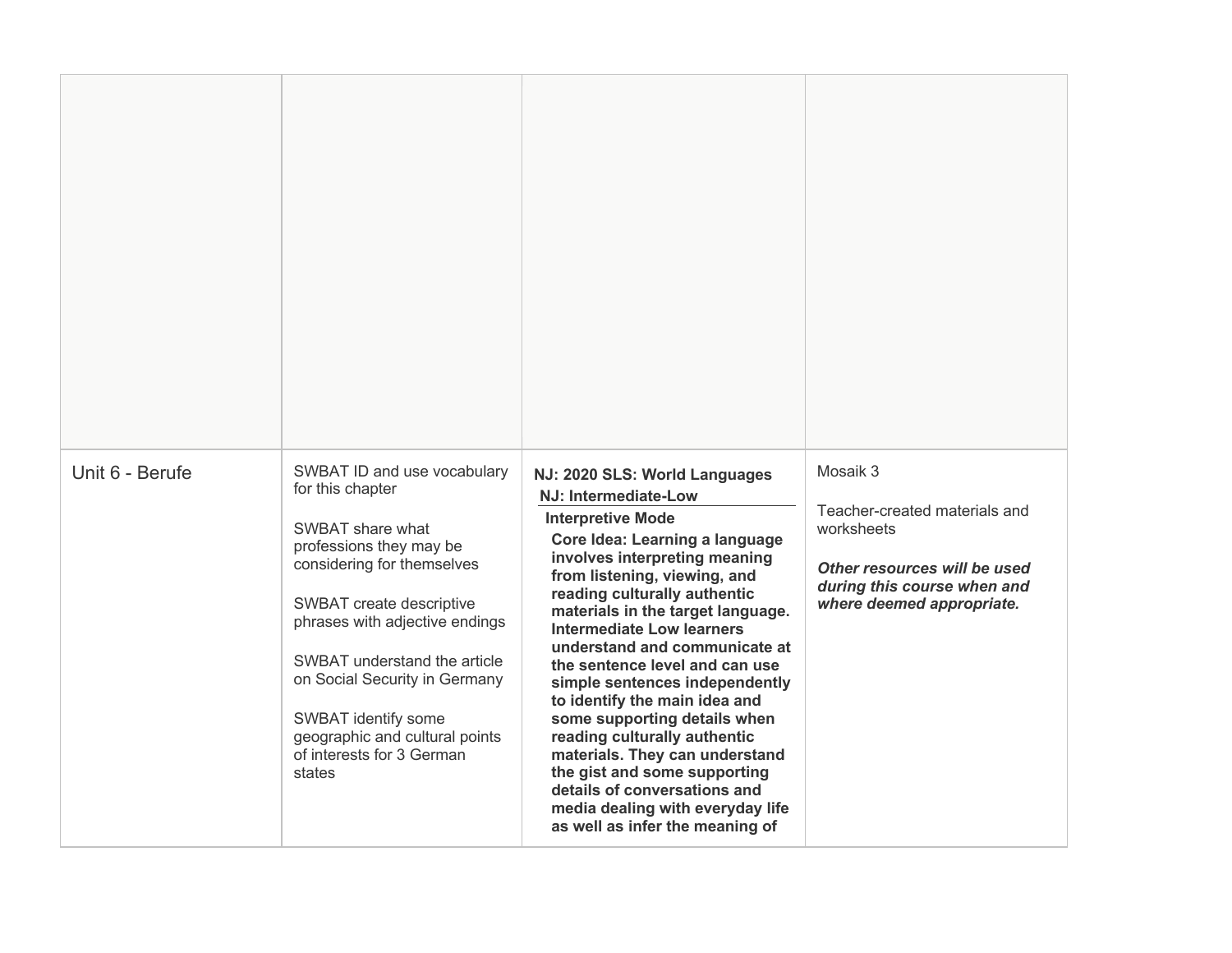| some unfamiliar words when<br>used in familiar contexts.                                                                                                                                                                                                                                                                                                              |  |
|-----------------------------------------------------------------------------------------------------------------------------------------------------------------------------------------------------------------------------------------------------------------------------------------------------------------------------------------------------------------------|--|
| 7.1.IL.IPRET.1: Restate and<br>describe the main idea and some<br>details from informational and<br>fictional texts (e.g., articles, blogs,<br>TV programs, radio, video clips,<br>podcasts) from other subject areas<br>and products from the target<br>culture(s).                                                                                                  |  |
| 7.1.IL.IPRET.2: React to a series<br>of oral and written instructions<br>connected to daily life.                                                                                                                                                                                                                                                                     |  |
| 7.1.IL.IPRET.3: Compare and<br>contrast the use of verbal and non-<br>verbal etiquette (i.e., the use of<br>gestures, intonation, and cultural<br>practices) in the target culture(s)<br>and in one's own culture.                                                                                                                                                    |  |
| 7.1.IL.IPRET.4: Infer the meaning<br>of some unfamiliar words and<br>ideas in some new contexts.                                                                                                                                                                                                                                                                      |  |
| 7.1.IL.IPRET.5: Compare and<br>contrast some unique linguistic<br>elements in English and the target<br>language.                                                                                                                                                                                                                                                     |  |
| <b>Interpersonal Mode</b><br><b>Core Idea: Interpersonal</b><br>communication between and<br>among people is the exchange<br>of information and the<br>negotiation of meaning.<br>Speakers and writers gain<br>confidence and competence as<br>they progress along the<br>proficiency continuum.<br><b>Intermediate Low learners</b><br>understand and communicate at |  |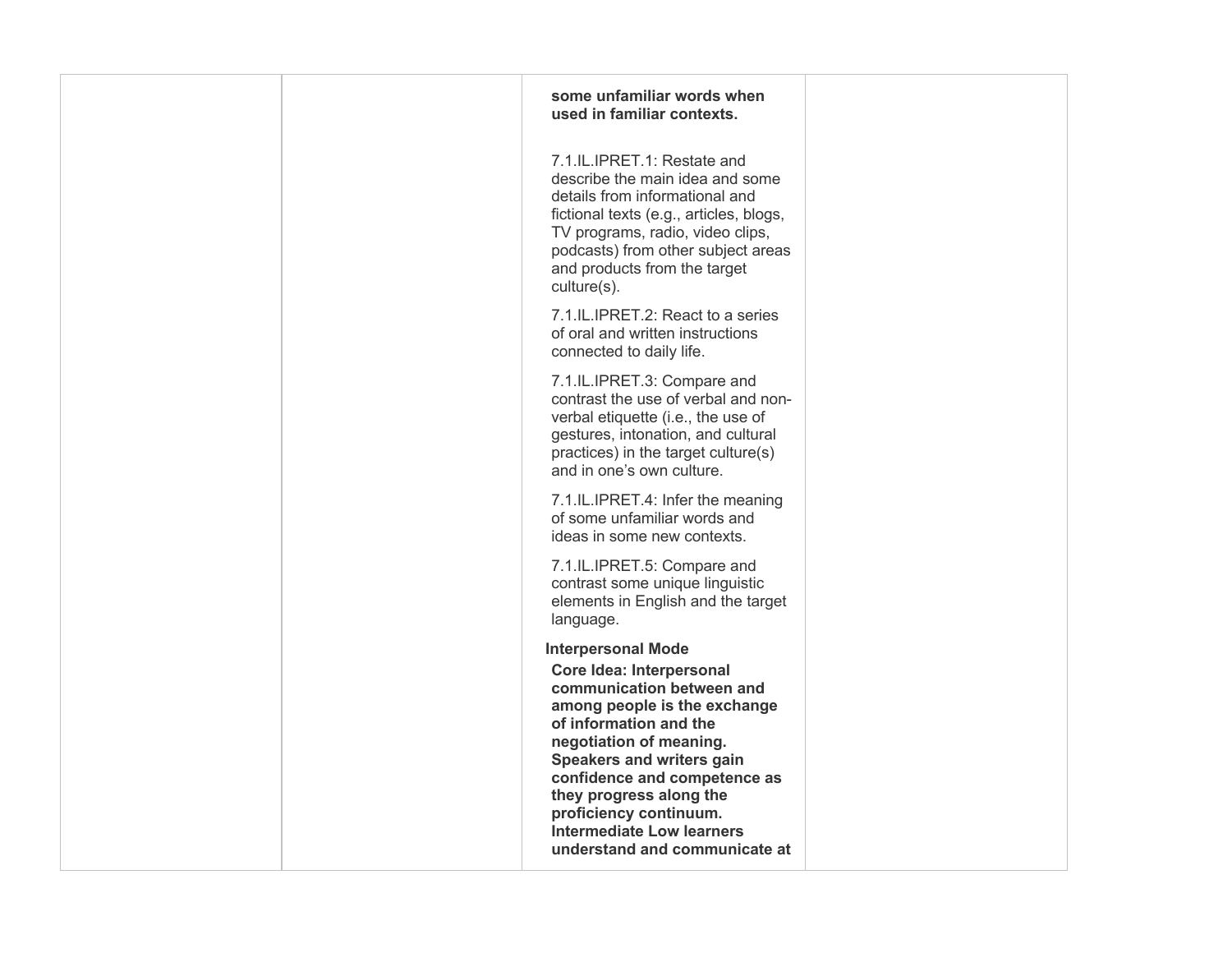**when asking and answering related to everyday life. They handle simple, uncomplicated communicative tasks that occur express personal ideas and recombining what they know Their speech is often hesitant while they search for about personally relevant and home, school, and friends.**  7.1.IL.IPERS.1: Request and learned language in order to with appropriate comments and **the sentence level and can use simple sentences independently formulaic and original questions in everyday life situations. Intermediate Low learners information by combining and into short, discrete sentences. vocabulary. They express themselves best when talking familiar topics, such as family,**  provide information in conversations and in writing by creating simple sentences by combining and recombining express original ideas. 7.1.IL.IPERS.2: Ask and respond questions to factual and personal questions on familiar topics relating to daily life. 7.1.IL.IPERS.3: Give and follow a

 series of oral and written classroom, cultural, and pastime directions, commands, and requests for participating in activities.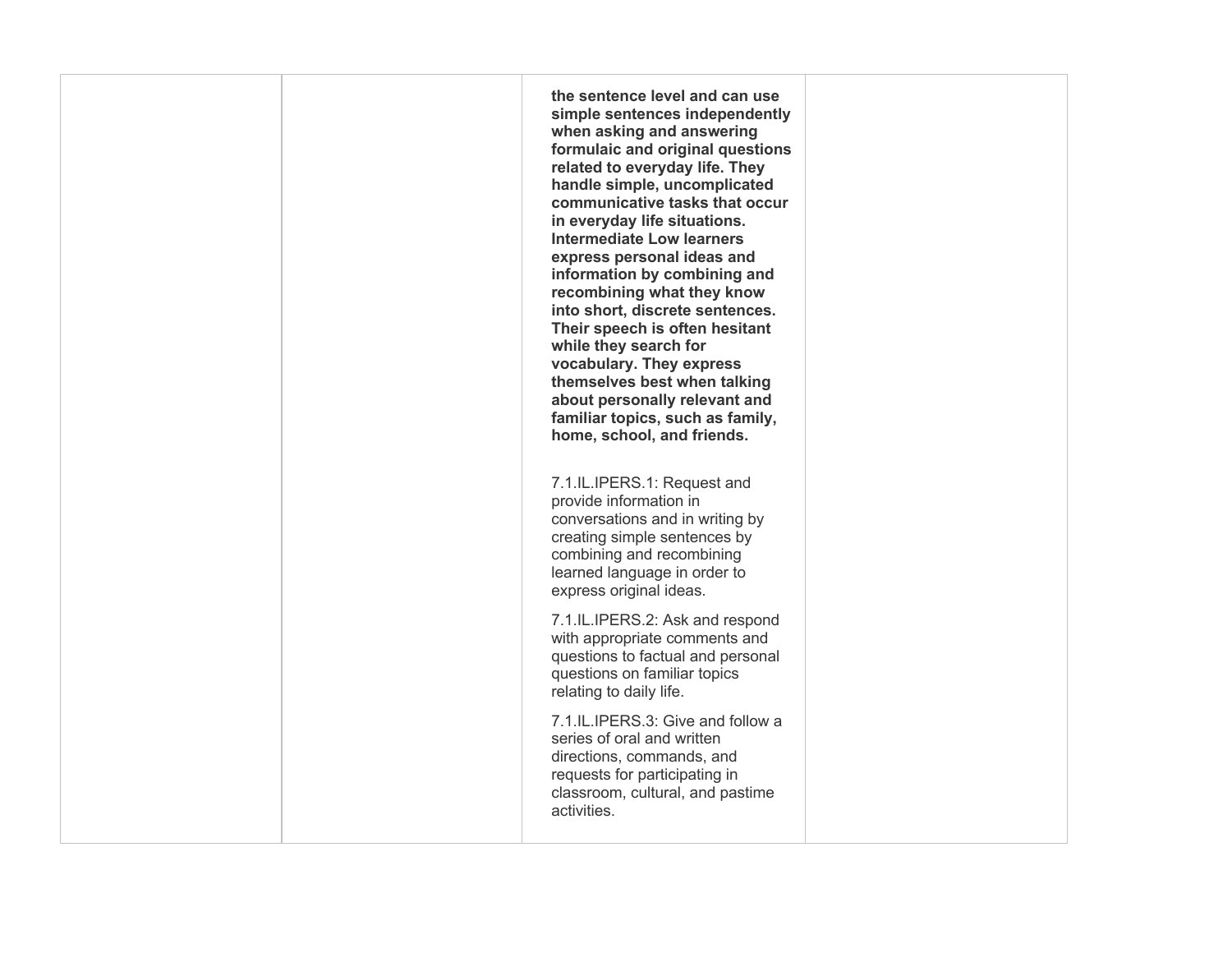|  | 7.1.IL.IPERS.4: Use appropriate<br>gestures, intonation, and common<br>idiomatic expressions of the target<br>culture(s)/language in familiar<br>situations. |  |
|--|--------------------------------------------------------------------------------------------------------------------------------------------------------------|--|
|  | 7.1.IL.IPERS.5: Engage in short<br>conversations about personal<br>experiences or events and/or<br>topics studied in other content<br>areas.                 |  |
|  | <b>Presentational Mode</b>                                                                                                                                   |  |
|  | <b>Core Idea: Presentational</b>                                                                                                                             |  |
|  | communication involves                                                                                                                                       |  |
|  | presenting information,<br>concepts, and ideas to an                                                                                                         |  |
|  | audience of listeners or readers                                                                                                                             |  |
|  | on a variety of topics.                                                                                                                                      |  |
|  | <b>Speakers and writers gain</b>                                                                                                                             |  |
|  | confidence and competence as<br>they progress along the                                                                                                      |  |
|  | proficiency continuum                                                                                                                                        |  |
|  | <b>Intermediate Low learners</b>                                                                                                                             |  |
|  | understand and communicate at<br>the sentence level and can use                                                                                              |  |
|  | simple sentences independently                                                                                                                               |  |
|  | to express needs, preferences,                                                                                                                               |  |
|  | opinions and suggestions and<br>state reasons for those opinions                                                                                             |  |
|  | and suggestions. They can                                                                                                                                    |  |
|  | create with the target language                                                                                                                              |  |
|  | by combining and recombining<br>learned language, which allows                                                                                               |  |
|  | them to express personal ideas.                                                                                                                              |  |
|  |                                                                                                                                                              |  |
|  | 7.1.IL.PRSNT.1: Combine and                                                                                                                                  |  |
|  | recombine learned language to                                                                                                                                |  |
|  | express personal ideas about<br>areas of interest when creating                                                                                              |  |
|  | oral and written presentations that                                                                                                                          |  |
|  |                                                                                                                                                              |  |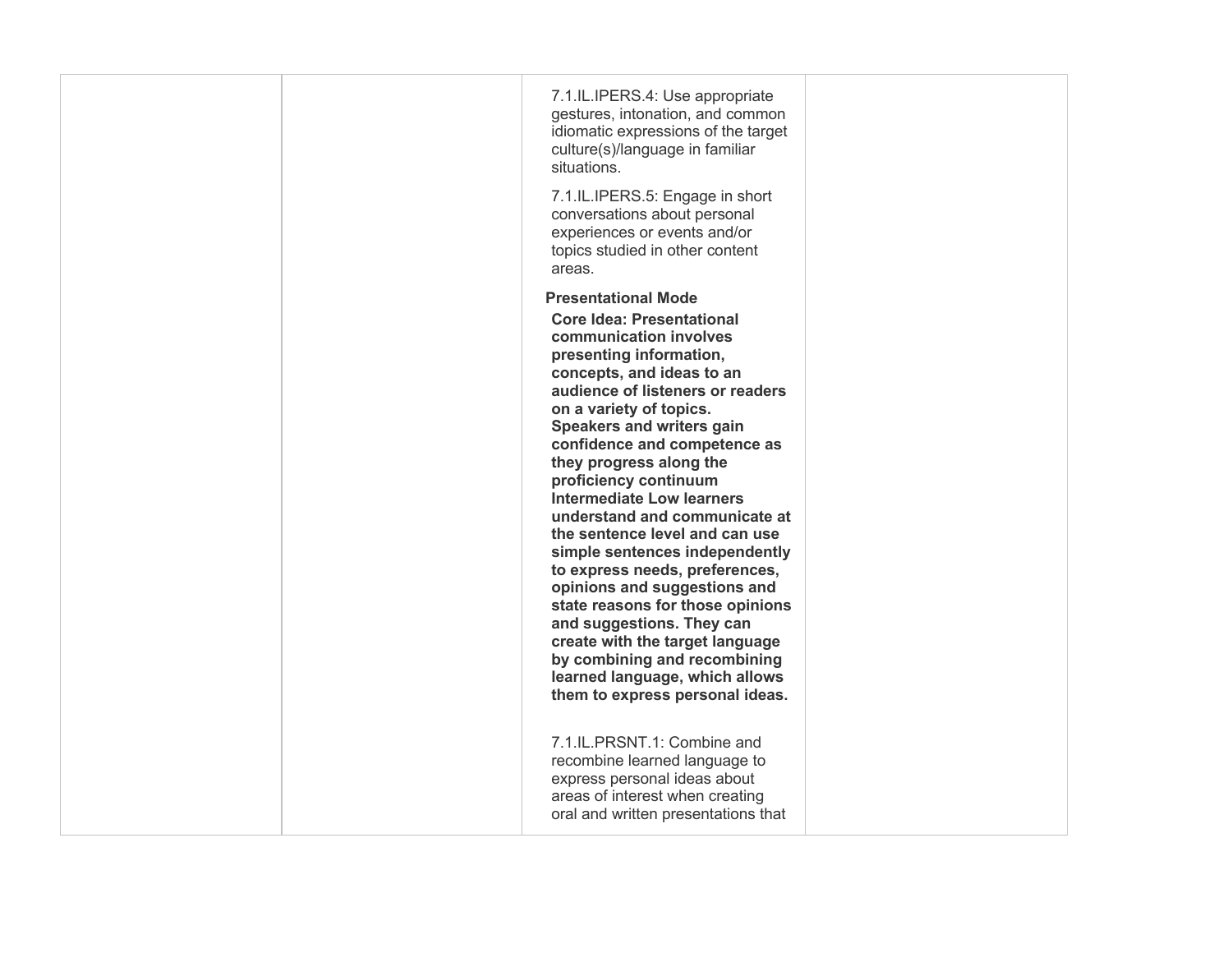|                       |                                                                                                                                                                                                                                                                                                                                                           | are shared with a target language<br>audience.<br>7.1.IL.PRSNT.2: Present<br>preferences on everyday topics of<br>interest and explain reasons for<br>the preferences, using simple<br>sentences.<br>7.1.IL.PRSNT.3: Use language<br>creatively to respond in writing to a<br>variety of oral or visual prompts.<br>7.1.IL.PRSNT.4: Compare and<br>contrast age- and level-appropriate<br>culturally authentic resources<br>orally and in writing.<br>Copyright © State of New Jersey,<br>1996 - 2020.                                                                                                                                                                                                                                          |                                                                                                                                                     |
|-----------------------|-----------------------------------------------------------------------------------------------------------------------------------------------------------------------------------------------------------------------------------------------------------------------------------------------------------------------------------------------------------|-------------------------------------------------------------------------------------------------------------------------------------------------------------------------------------------------------------------------------------------------------------------------------------------------------------------------------------------------------------------------------------------------------------------------------------------------------------------------------------------------------------------------------------------------------------------------------------------------------------------------------------------------------------------------------------------------------------------------------------------------|-----------------------------------------------------------------------------------------------------------------------------------------------------|
| Unit 7 - In der Natur | SWBAT ID and use vocabulary<br>from this chapter<br>SWBAT read and demonstrate<br>understanding of article on<br>German landscapes<br>SWBAT construct past tense<br>subjunctive expressions<br>SWBAT participate in<br>interpersonal to share their<br>favorite outdoor activities<br>SWBAT watch and understand<br>the short film Bienenstich ist<br>aus | NJ: 2020 SLS: World Languages<br><b>NJ: Intermediate-Low</b><br><b>Interpretive Mode</b><br>Core Idea: Learning a language<br>involves interpreting meaning<br>from listening, viewing, and<br>reading culturally authentic<br>materials in the target language.<br><b>Intermediate Low learners</b><br>understand and communicate at<br>the sentence level and can use<br>simple sentences independently<br>to identify the main idea and<br>some supporting details when<br>reading culturally authentic<br>materials. They can understand<br>the gist and some supporting<br>details of conversations and<br>media dealing with everyday life<br>as well as infer the meaning of<br>some unfamiliar words when<br>used in familiar contexts. | Mosaik 3<br>Teacher-created materials and<br>worksheets<br>Other resources will be used<br>during this course when and<br>where deemed appropriate. |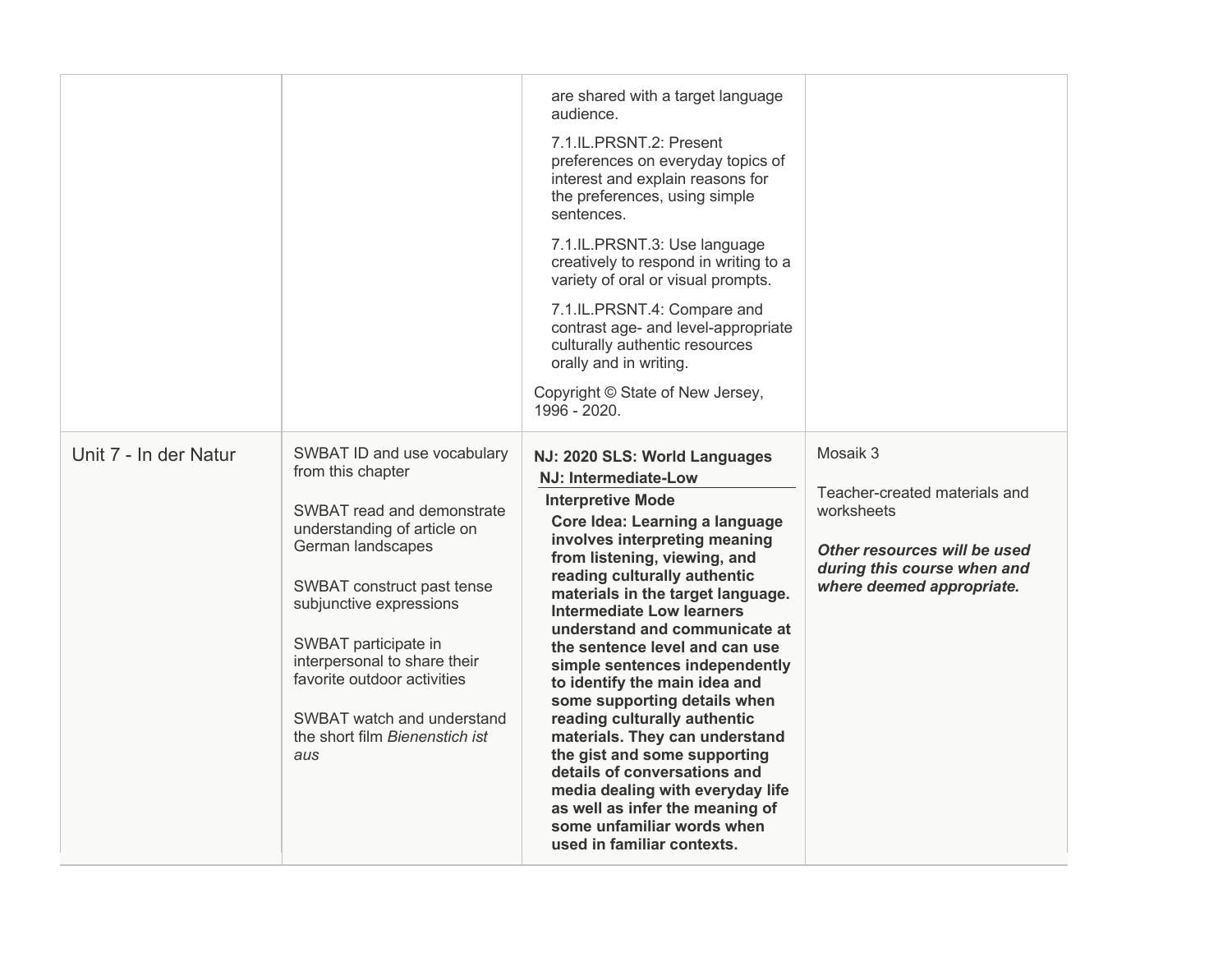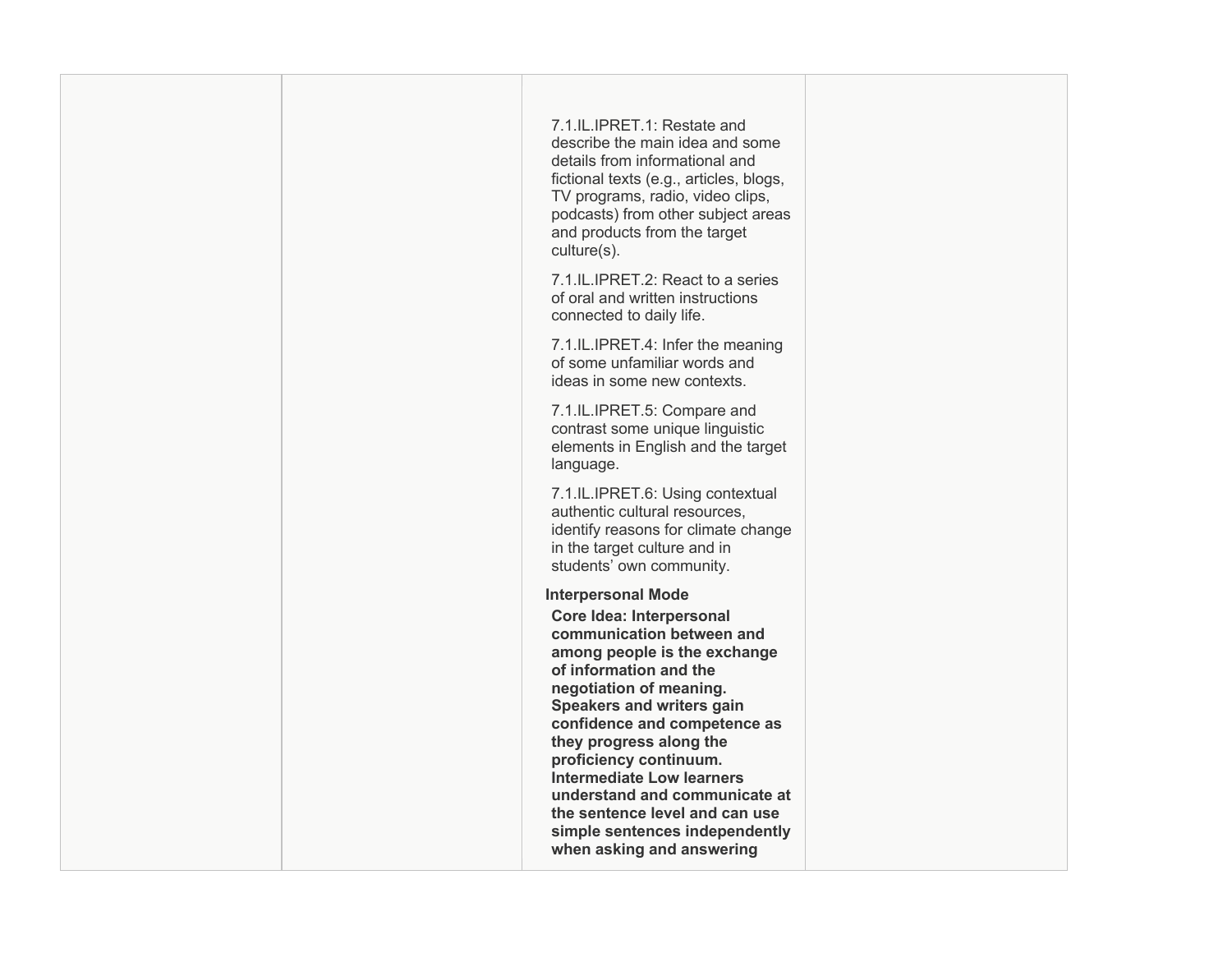**related to everyday life. They handle simple, uncomplicated communicative tasks that occur express personal ideas and recombining what they know Their speech is often hesitant while they search for about personally relevant and home, school, and friends. formulaic and original questions in everyday life situations. Intermediate Low learners information by combining and into short, discrete sentences. vocabulary. They express themselves best when talking familiar topics, such as family,** 

 7.1.IL.IPERS.1: Request and learned language in order to provide information in conversations and in writing by creating simple sentences by combining and recombining express original ideas.

 with appropriate comments and 7.1.IL.IPERS.2: Ask and respond questions to factual and personal questions on familiar topics relating to daily life.

 gestures, intonation, and common idiomatic expressions of the target 7.1.IL.IPERS.4: Use appropriate culture(s)/language in familiar situations.

 conversations about personal 7.1.IL.IPERS.5: Engage in short experiences or events and/or topics studied in other content areas.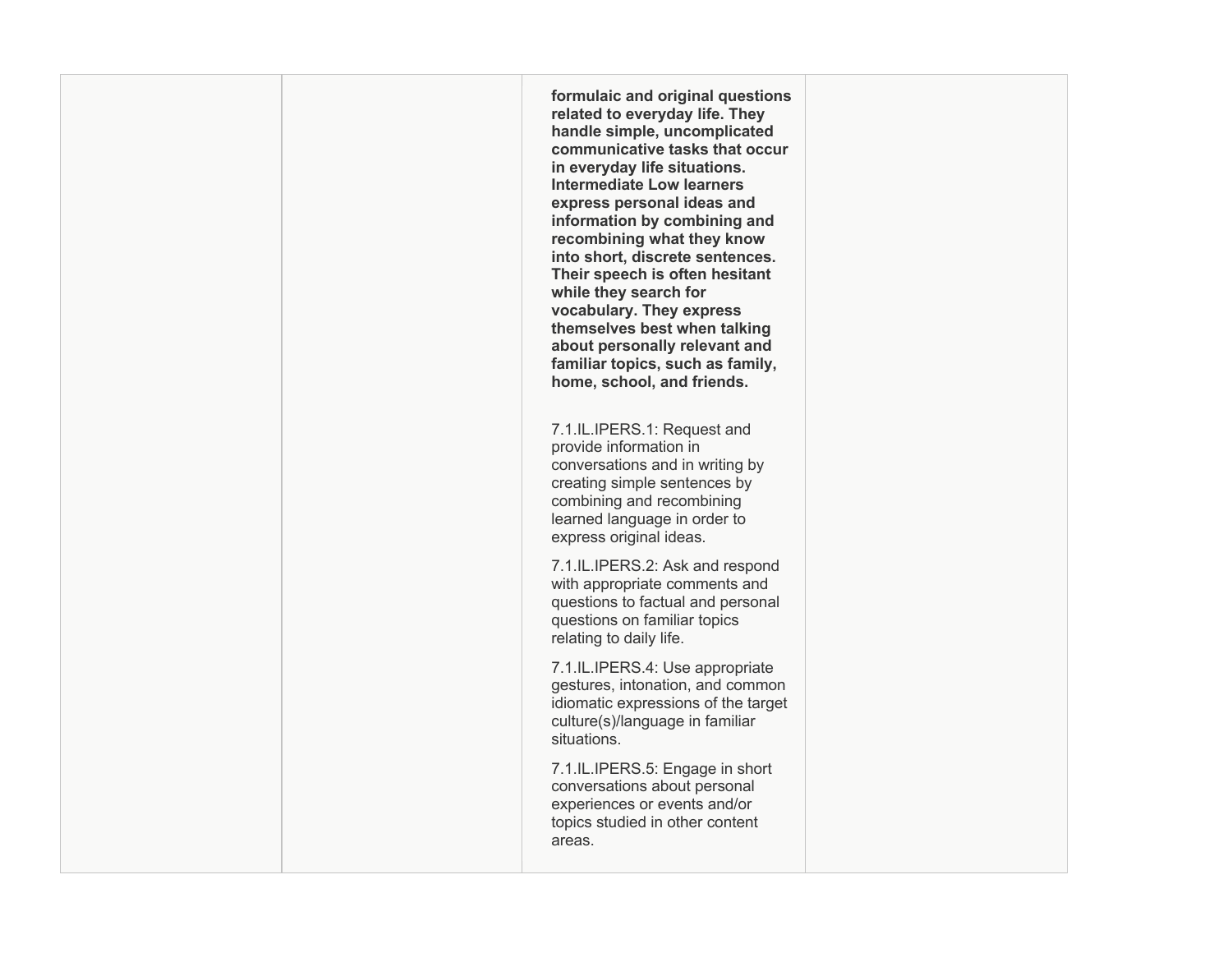|  | 7.1.IL.IPERS.6: Exchange<br>information with classmates and<br>with native speakers of the target<br>language about the effects of<br>climate change on the target<br>language region(s) of the world<br>and suggest a few possible<br>solutions.                                                                                                                                                                                                                                                                                                                                                                                                                                                                             |  |
|--|-------------------------------------------------------------------------------------------------------------------------------------------------------------------------------------------------------------------------------------------------------------------------------------------------------------------------------------------------------------------------------------------------------------------------------------------------------------------------------------------------------------------------------------------------------------------------------------------------------------------------------------------------------------------------------------------------------------------------------|--|
|  | <b>Presentational Mode</b>                                                                                                                                                                                                                                                                                                                                                                                                                                                                                                                                                                                                                                                                                                    |  |
|  | <b>Core Idea: Presentational</b><br>communication involves<br>presenting information,<br>concepts, and ideas to an<br>audience of listeners or readers<br>on a variety of topics.<br><b>Speakers and writers gain</b><br>confidence and competence as<br>they progress along the<br>proficiency continuum<br><b>Intermediate Low learners</b><br>understand and communicate at<br>the sentence level and can use<br>simple sentences independently<br>to express needs, preferences,<br>opinions and suggestions and<br>state reasons for those opinions<br>and suggestions. They can<br>create with the target language<br>by combining and recombining<br>learned language, which allows<br>them to express personal ideas. |  |
|  | 7.1.IL.PRSNT.1: Combine and<br>recombine learned language to<br>express personal ideas about<br>areas of interest when creating<br>oral and written presentations that<br>are shared with a target language<br>audience.                                                                                                                                                                                                                                                                                                                                                                                                                                                                                                      |  |
|  | 7.1.IL.PRSNT.2: Present<br>preferences on everyday topics of                                                                                                                                                                                                                                                                                                                                                                                                                                                                                                                                                                                                                                                                  |  |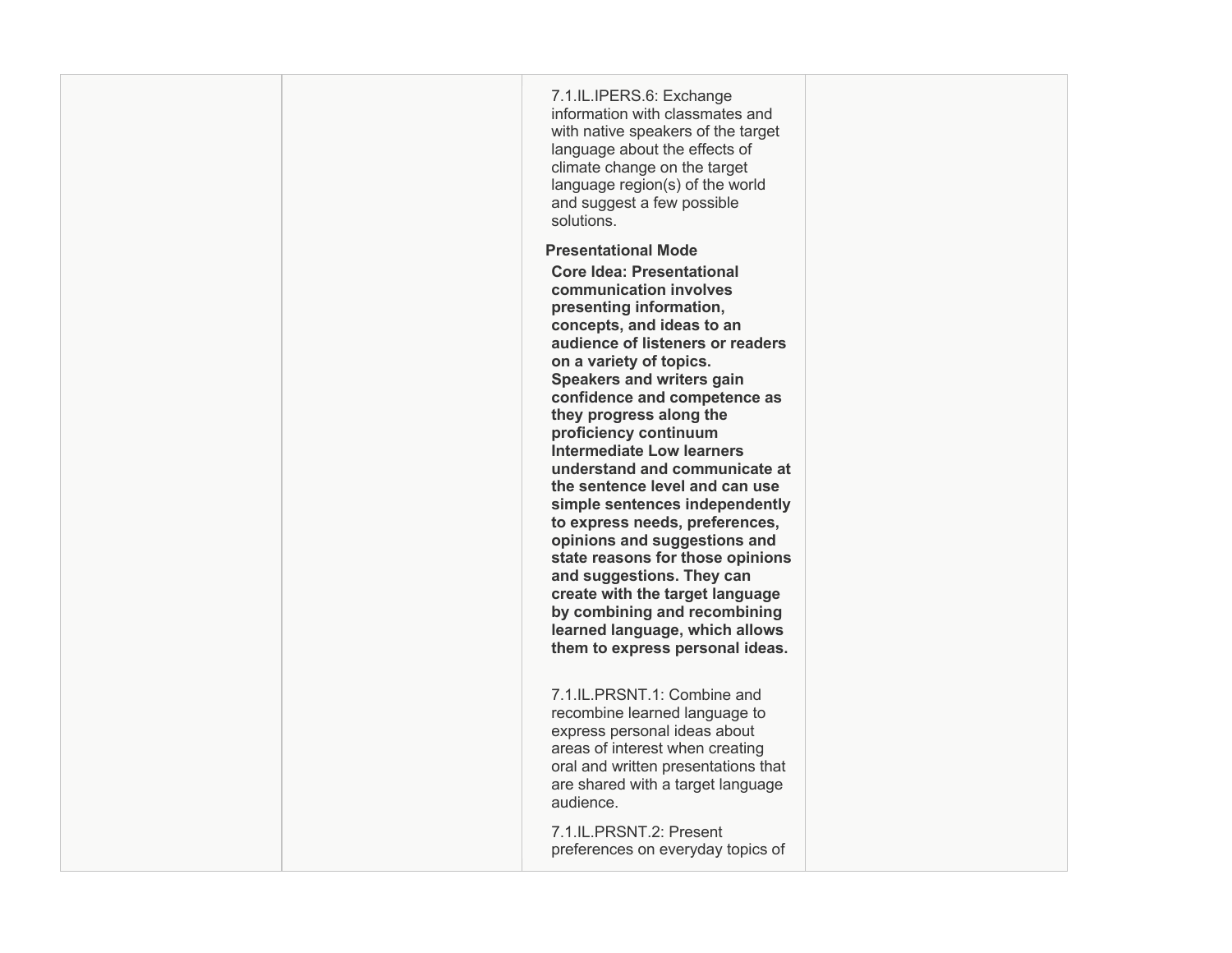| Unit 8 - die Umwelt | SWBAT ID and use vocabulary<br>for this chapter<br>SWBAT describe what they do<br>for the environment, positive<br>and negative<br>SWBAT discuss solutions to<br>pollution<br>SWBAT ID and describe some<br>geographic and cultural points<br>of interest for Sachsen-Anhalt<br>and Sachsen<br>SWBAT construct passive<br>voice expressions. | NJ: 2020 SLS: World Languages<br>NJ: Intermediate-Low<br><b>Interpretive Mode</b><br>Core Idea: Learning a language<br>involves interpreting meaning<br>from listening, viewing, and<br>reading culturally authentic<br>materials in the target language.<br><b>Intermediate Low learners</b><br>understand and communicate at<br>the sentence level and can use<br>simple sentences independently<br>to identify the main idea and<br>some supporting details when<br>reading culturally authentic<br>materials. They can understand<br>the gist and some supporting<br>details of conversations and<br>media dealing with everyday life<br>as well as infer the meaning of | Mosaik 3<br>Freiburg Green City book<br>Teacher-created materials and<br>worksheets<br>Other resources will be used<br>during this course when and<br>where deemed appropriate. |
|---------------------|----------------------------------------------------------------------------------------------------------------------------------------------------------------------------------------------------------------------------------------------------------------------------------------------------------------------------------------------|------------------------------------------------------------------------------------------------------------------------------------------------------------------------------------------------------------------------------------------------------------------------------------------------------------------------------------------------------------------------------------------------------------------------------------------------------------------------------------------------------------------------------------------------------------------------------------------------------------------------------------------------------------------------------|---------------------------------------------------------------------------------------------------------------------------------------------------------------------------------|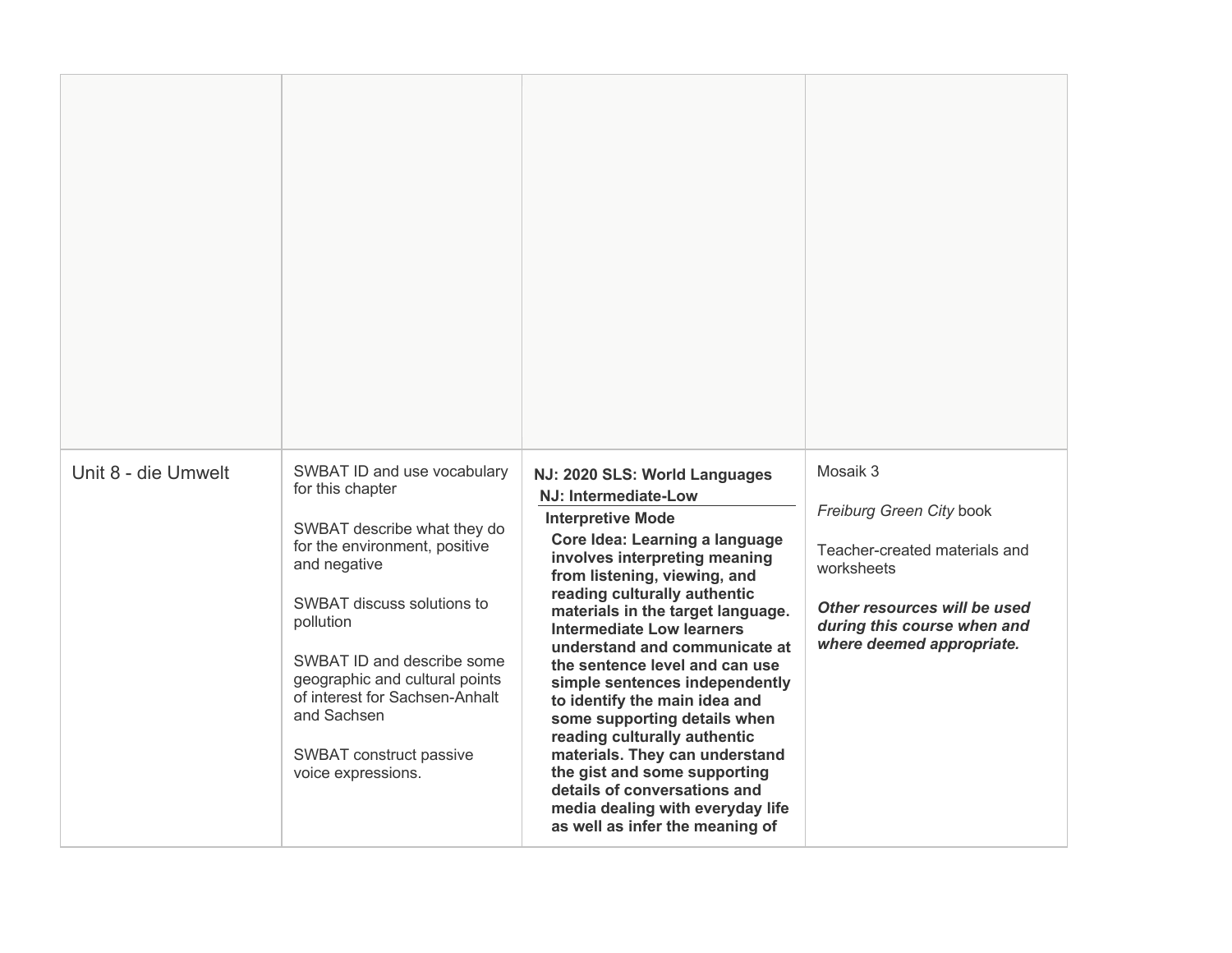| some unfamiliar words when<br>used in familiar contexts.                                                                                                                                                                                                                                                                                                       |                                |
|----------------------------------------------------------------------------------------------------------------------------------------------------------------------------------------------------------------------------------------------------------------------------------------------------------------------------------------------------------------|--------------------------------|
| 7.1.IL.IPRET.1: Restate and<br>describe the main idea and some<br>details from informational and<br>fictional texts (e.g., articles, blogs,<br>TV programs, radio, video clips,<br>podcasts) from other subject areas<br>and products from the target<br>culture(s).                                                                                           |                                |
| 7.1.IL.IPRET.2: React to a series<br>of oral and written instructions<br>connected to daily life.                                                                                                                                                                                                                                                              |                                |
| 7.1.IL.IPRET.4: Infer the meaning<br>of some unfamiliar words and<br>ideas in some new contexts.                                                                                                                                                                                                                                                               |                                |
| 7.1.IL.IPRET.5: Compare and<br>contrast some unique linguistic<br>elements in English and the target<br>language.                                                                                                                                                                                                                                              |                                |
| 7.1.IL.IPRET.6: Using contextual<br>authentic cultural resources,<br>identify reasons for climate change<br>in the target culture and in<br>students' own community.                                                                                                                                                                                           |                                |
| <b>Interpersonal Mode</b><br>Core Idea: Interpersonal<br>communication between and<br>among people is the exchange<br>of information and the<br>negotiation of meaning.<br>Speakers and writers gain<br>confidence and competence as<br>they progress along the<br>proficiency continuum.<br><b>Intermediate Low learners</b><br>understand and communicate at |                                |
|                                                                                                                                                                                                                                                                                                                                                                | the sentence level and can use |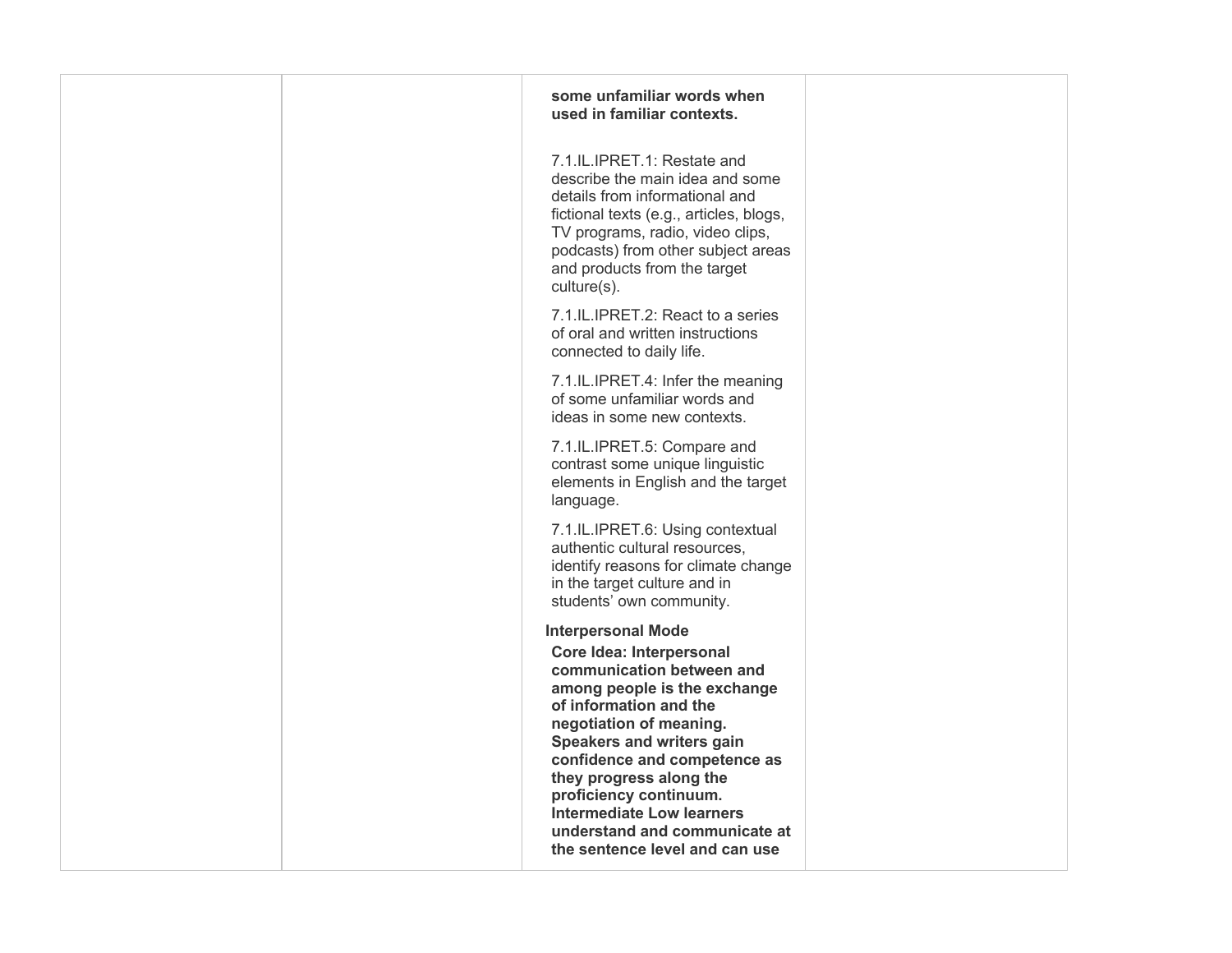**when asking and answering related to everyday life. They handle simple, uncomplicated communicative tasks that occur express personal ideas and recombining what they know Their speech is often hesitant while they search for about personally relevant and home, school, and friends.**  7.1.IL.IPERS.1: Request and learned language in order to **simple sentences independently formulaic and original questions in everyday life situations. Intermediate Low learners information by combining and into short, discrete sentences. vocabulary. They express themselves best when talking familiar topics, such as family,**  provide information in conversations and in writing by creating simple sentences by combining and recombining

 with appropriate comments and 7.1.IL.IPERS.2: Ask and respond questions to factual and personal questions on familiar topics relating to daily life.

express original ideas.

 series of oral and written classroom, cultural, and pastime 7.1.IL.IPERS.3: Give and follow a directions, commands, and requests for participating in activities.

 gestures, intonation, and common 7.1.IL.IPERS.4: Use appropriate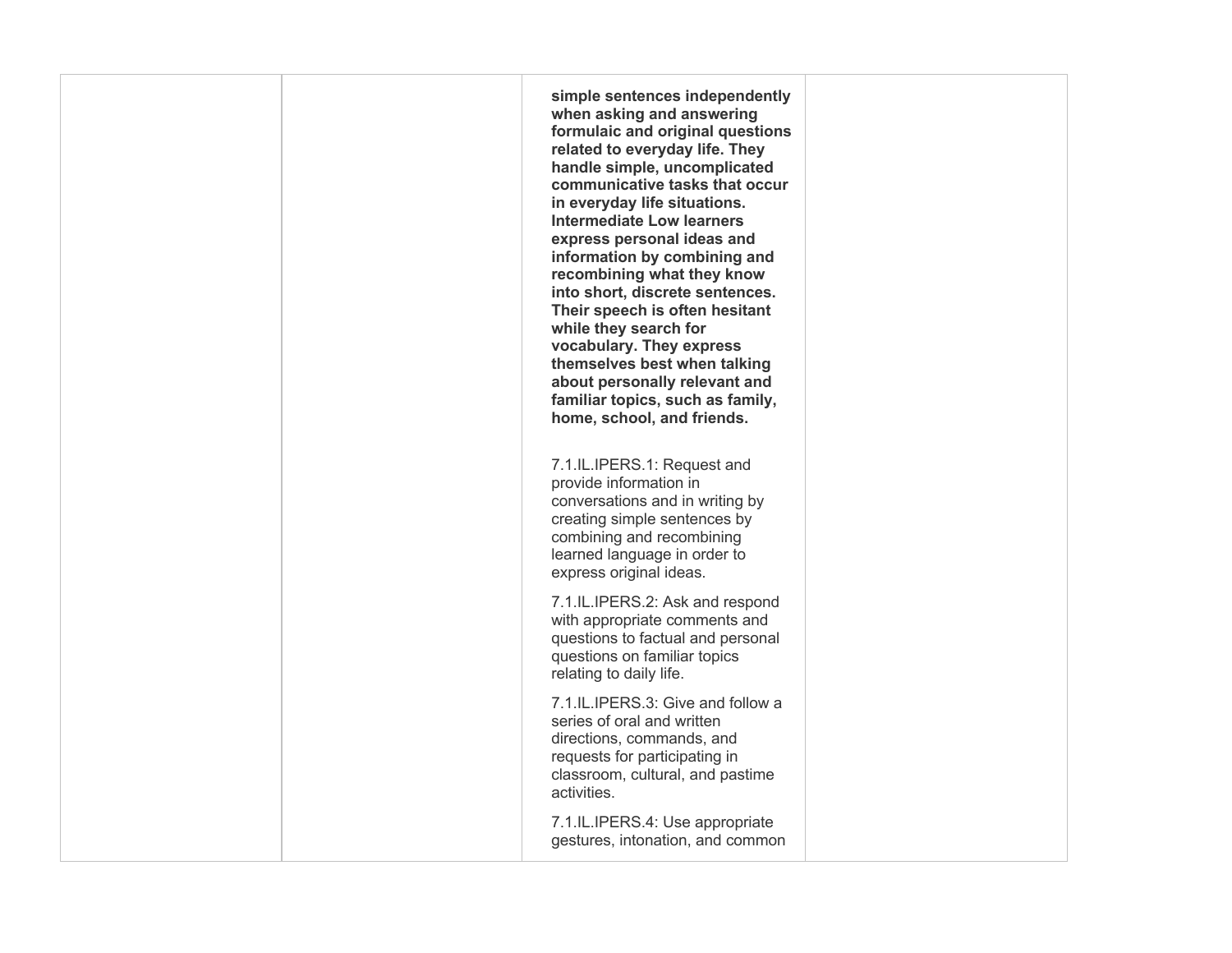| idiomatic expressions of the target<br>culture(s)/language in familiar<br>situations.<br>7.1.IL.IPERS.5: Engage in short<br>conversations about personal<br>experiences or events and/or<br>topics studied in other content<br>areas.                                                                                                                                                                                                                                                                                                                                                                                                                                                                                                                |
|------------------------------------------------------------------------------------------------------------------------------------------------------------------------------------------------------------------------------------------------------------------------------------------------------------------------------------------------------------------------------------------------------------------------------------------------------------------------------------------------------------------------------------------------------------------------------------------------------------------------------------------------------------------------------------------------------------------------------------------------------|
| 7.1.IL.IPERS.6: Exchange<br>information with classmates and<br>with native speakers of the target<br>language about the effects of<br>climate change on the target<br>language region(s) of the world<br>and suggest a few possible<br>solutions.                                                                                                                                                                                                                                                                                                                                                                                                                                                                                                    |
| <b>Presentational Mode</b><br><b>Core Idea: Presentational</b><br>communication involves<br>presenting information,<br>concepts, and ideas to an<br>audience of listeners or readers<br>on a variety of topics.<br>Speakers and writers gain<br>confidence and competence as<br>they progress along the<br>proficiency continuum<br><b>Intermediate Low learners</b><br>understand and communicate at<br>the sentence level and can use<br>simple sentences independently<br>to express needs, preferences,<br>opinions and suggestions and<br>state reasons for those opinions<br>and suggestions. They can<br>create with the target language<br>by combining and recombining<br>learned language, which allows<br>them to express personal ideas. |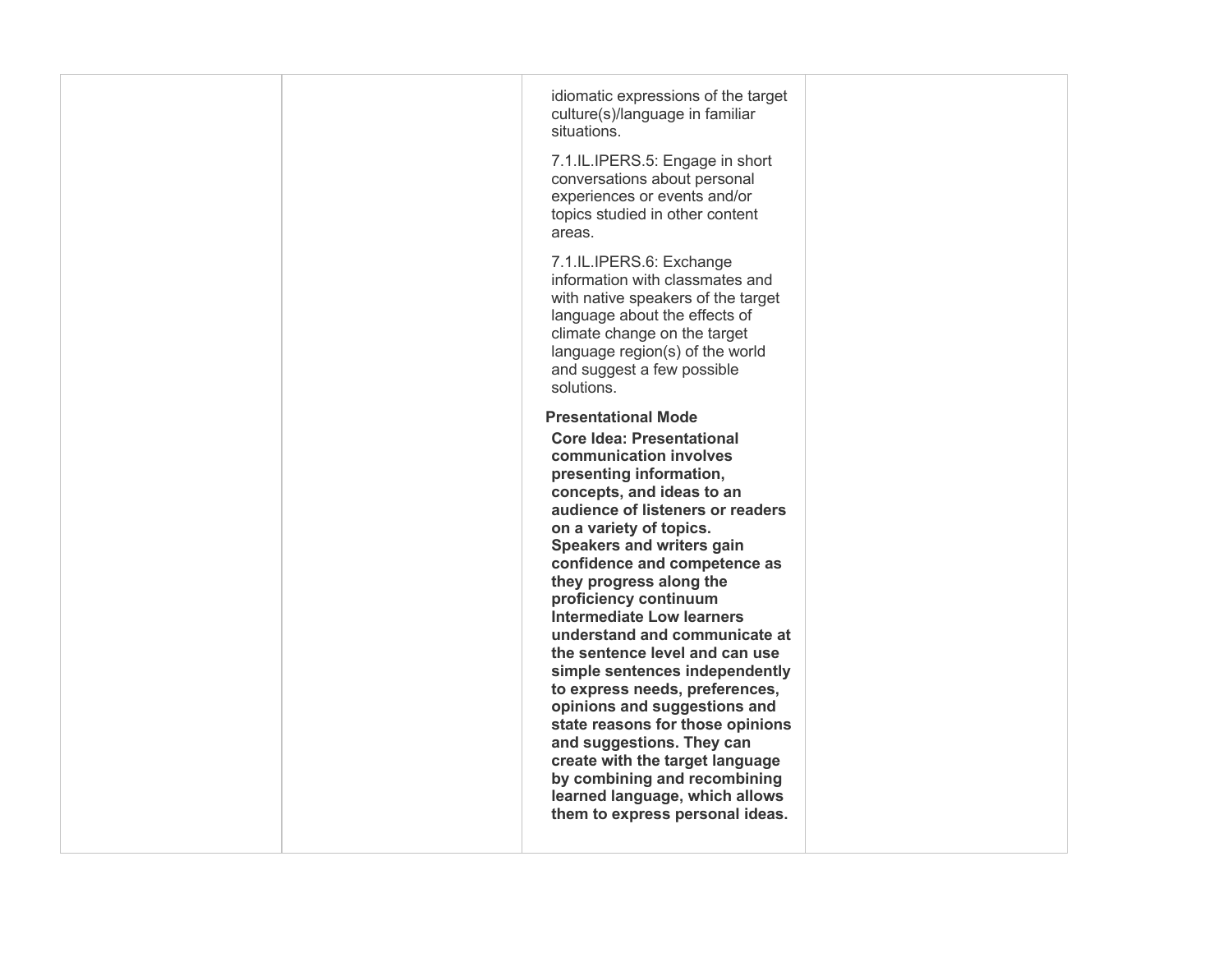|         |                                                                                                                                                                                                                                                                                                                                                                                                                                                      | 7.1.IL.PRSNT.1: Combine and<br>recombine learned language to<br>express personal ideas about<br>areas of interest when creating<br>oral and written presentations that<br>are shared with a target language<br>audience.<br>7.1.IL.PRSNT.3: Use language<br>creatively to respond in writing to a<br>variety of oral or visual prompts.<br>7.1.IL.PRSNT.4: Compare and<br>contrast age- and level-appropriate<br>culturally authentic resources<br>orally and in writing.<br>7.1.IL.PRSNT.5: Compare and<br>contrast global issues facing the<br>target language regions of the<br>world and those facing the<br>students' own regions.<br>Copyright © State of New Jersey,<br>1996 - 2020. |                                                                                                                         |
|---------|------------------------------------------------------------------------------------------------------------------------------------------------------------------------------------------------------------------------------------------------------------------------------------------------------------------------------------------------------------------------------------------------------------------------------------------------------|---------------------------------------------------------------------------------------------------------------------------------------------------------------------------------------------------------------------------------------------------------------------------------------------------------------------------------------------------------------------------------------------------------------------------------------------------------------------------------------------------------------------------------------------------------------------------------------------------------------------------------------------------------------------------------------------|-------------------------------------------------------------------------------------------------------------------------|
| Amistad | 1) To infuse the history of<br>Africans and African-<br>Americans into the social<br>studies curriculum in order to<br>provide an accurate, complete<br>and inclusive history.<br>2) To ensure that New Jersey<br>teachers are equipped to<br>effectively teach the revised<br>social studies core curriculum<br>content standards.<br>3) To create and coordinate<br>workshops, seminars,<br>institutes, memorials and<br>events which raise public |                                                                                                                                                                                                                                                                                                                                                                                                                                                                                                                                                                                                                                                                                             | www.njamistadcurriculum.net<br>Other resources will be used<br>during this course when and<br>where deemed appropriate. |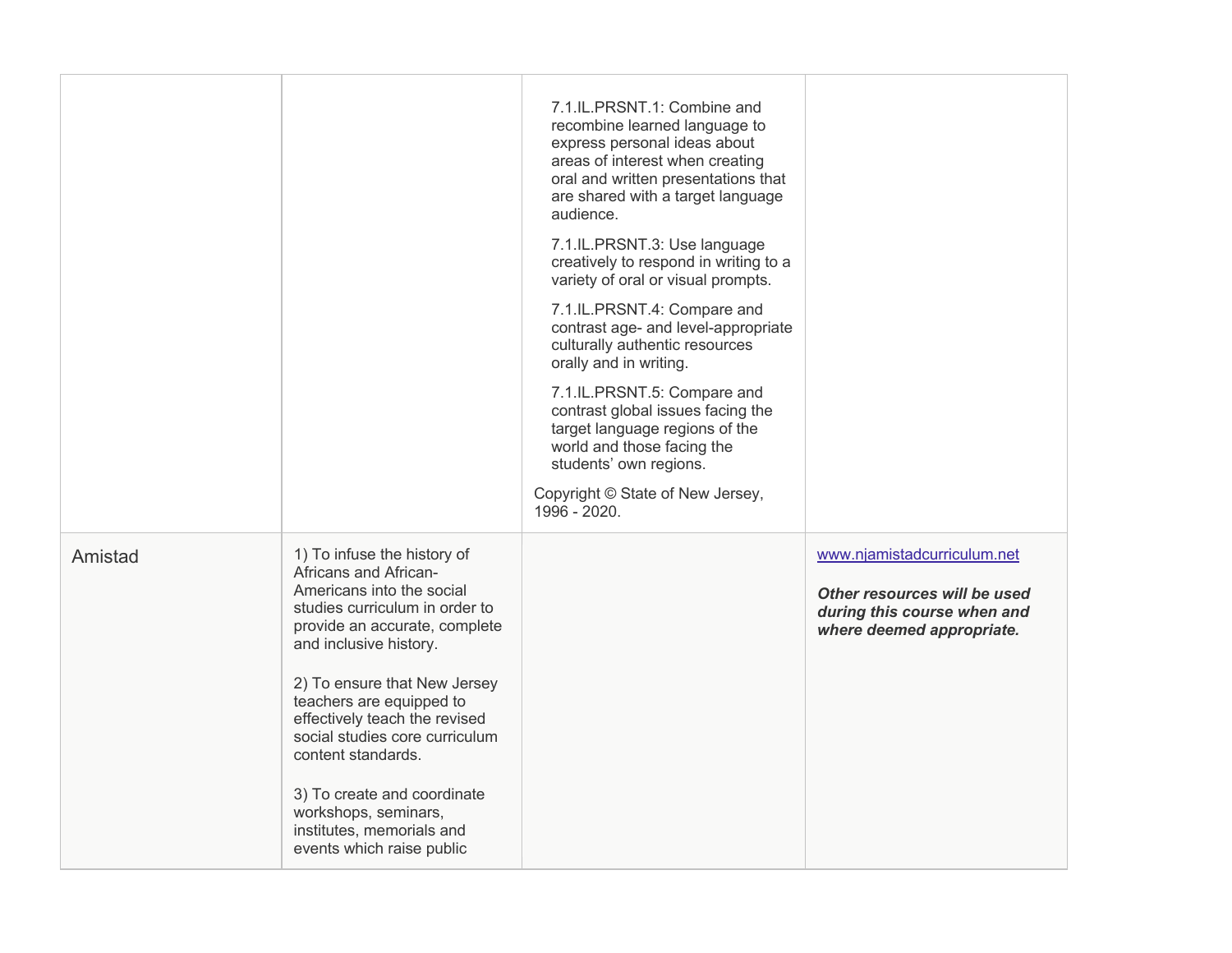| Holocaust | For students to appreciate the<br>causes and impact of the<br>Holocaust. | Holocaust Curriculum Universal9-<br>12.docx<br>Other resources will be used<br>during this course when and<br>where deemed appropriate. |
|-----------|--------------------------------------------------------------------------|-----------------------------------------------------------------------------------------------------------------------------------------|
|           |                                                                          |                                                                                                                                         |
|           |                                                                          |                                                                                                                                         |
|           |                                                                          |                                                                                                                                         |